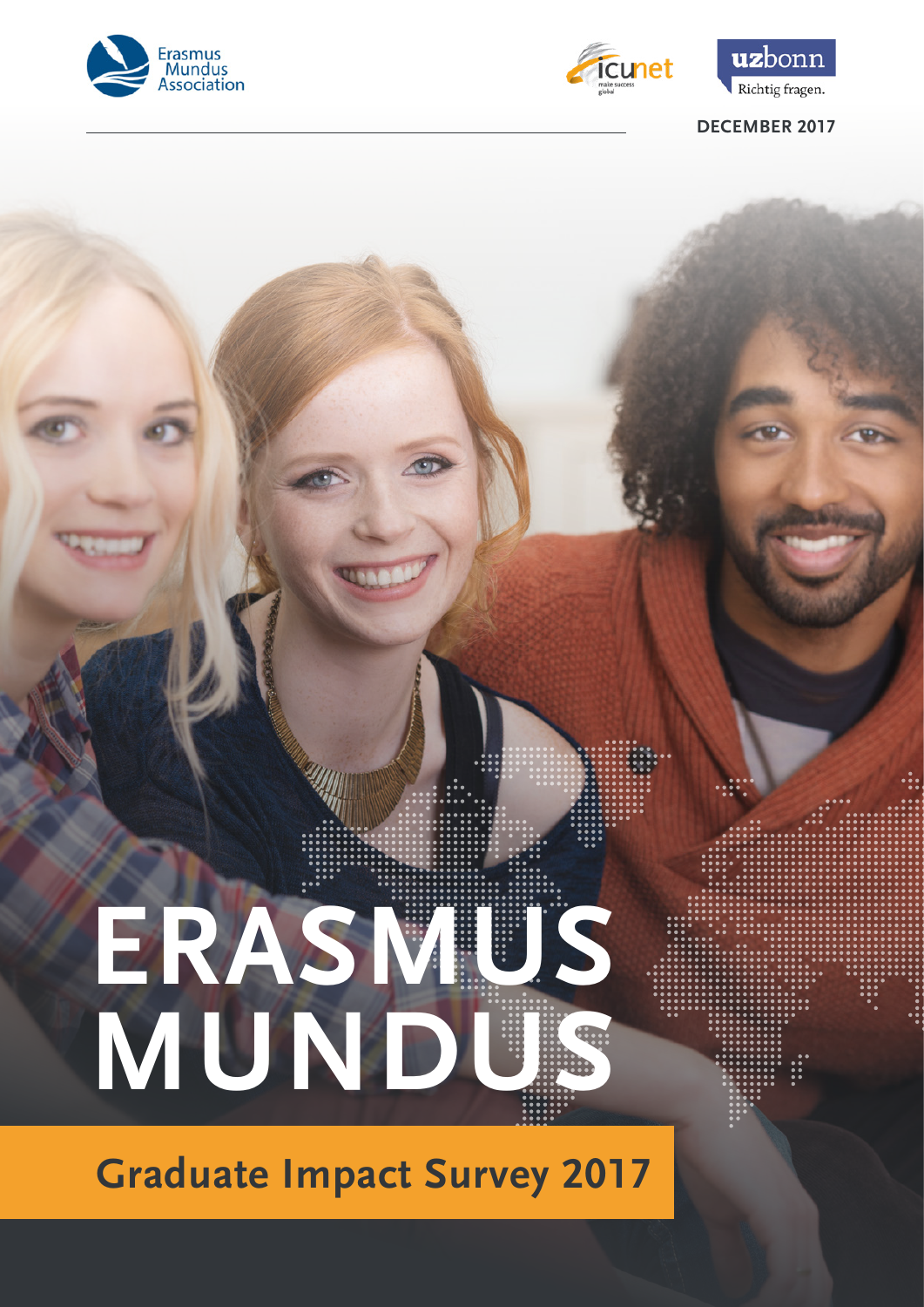





#### **PRESENTED BY: ICU.net AG**

#### **IN COOPERATION WITH:**

**Umfragezentrum Bonn – Prof. Rudinger GmbH (uzbonn GmbH) Centre for Empirical Social Research and Evaluation**

#### **AUTHORS:**

**Dr. Thomas Krüger Konrad Klein Sara Pinkas Alexander Höpfner Johanna Kuske**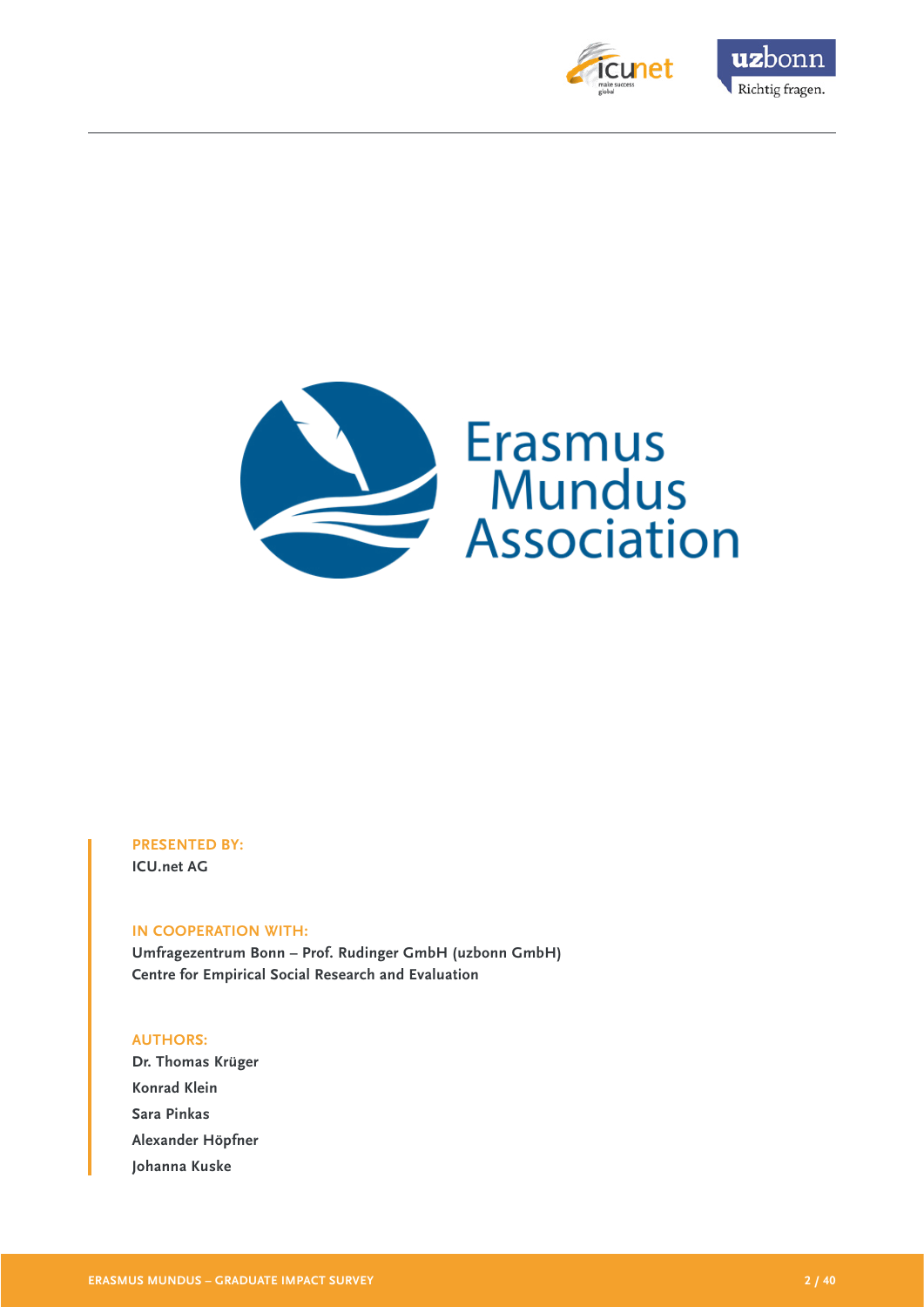



# **TABLE OF CONTENTS**

| I  | <b>INTRODUCTION</b>                                                        | 6        |
|----|----------------------------------------------------------------------------|----------|
| Ш  | <b>METHODOLOGY</b>                                                         | 7        |
|    | Questionnaire<br>1.                                                        | 7        |
|    | 2.<br>Participants                                                         | 7        |
|    | 2.1. Analysis of the 2017 sample                                           | 8        |
|    | 2.2. Analysis of joined survey samples (2012-2017)                         | 9        |
| Ш  | <b>EXECUTIVE SUMMARY</b>                                                   | 11       |
| IV | <b>RESULTS</b>                                                             | 13       |
|    | Satisfaction with Erasmus Mundus<br>1.                                     | 13       |
|    | Impact of Erasmus Mundus<br>2.                                             | 17       |
|    | 2.1. General impact                                                        | 17       |
|    | 2.2. Preparation for labour market                                         | 19       |
|    | 2.3. First six months after graduation                                     | 21       |
|    | 2.4. First job after graduation                                            | 27       |
|    | 2.5. Current occupation                                                    | 30       |
|    | 2.6. Competencies                                                          | 31       |
|    | 2.7. Professional life before Erasmus Mundus                               | 32       |
|    | Profile of Erasmus Mundus<br>3 <sub>1</sub>                                | 33<br>33 |
|    | 3.1. Reasons for taking an EMJMD/EMMC<br>3.2. Visibility of Erasmus Mundus | 35       |
|    | Places of residence and mobility<br>4.                                     | 38       |
|    |                                                                            |          |
| V  | <b>OUTLOOK</b>                                                             | 41       |
| VI | <b>LITERATURE</b>                                                          | 42       |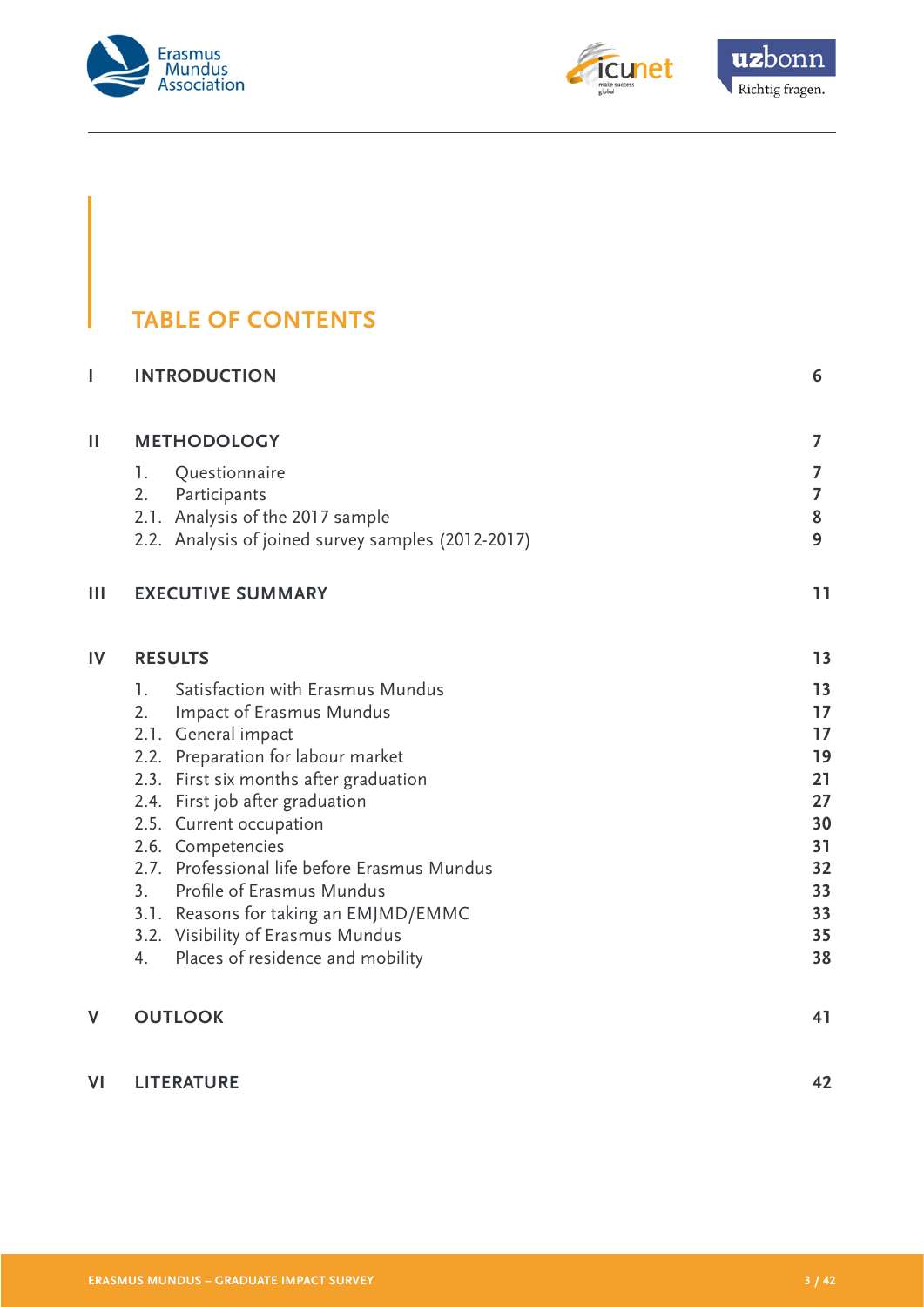



## **Table of Figures**

| Figure 1: Nationality of the participants in 2017                      | 8  |
|------------------------------------------------------------------------|----|
| Figure 2: Overall satisfaction with Erasmus Mundus                     | 13 |
| Figure 3: Overall satisfaction with Erasmus Mundus by field of study   | 14 |
| Figure 4: Satisfaction with quality of the courses                     | 14 |
| Figure 5: Satisfaction with quality of the courses by field of study   | 15 |
| Figure 6: Satisfaction with different aspects of Erasmus Mundus        | 15 |
| Figure 7: Satisfaction with joint aspects of Erasmus Mundus            | 16 |
| Figure 8: Perceived impact of Erasmus Mundus                           | 17 |
| Figure 9: Perceived impact by years after graduation                   | 18 |
| Figure 10: Perceived impact (graduates) vs. expected impact (students) | 18 |
| Figure 11: Preparedness for the labour market                          | 20 |
| Figure 12: Preparedness for the labour market by field of study        | 20 |
| Figure 13: Preparedness for the labour market (lacking elements)       | 21 |
| Figure 14: First six months after graduation                           | 22 |
| Figure 15: Plans after graduation                                      | 22 |
| Figure 16: Further studies after Erasmus Mundus                        | 23 |
| Figure 17: Employment status after first job search                    | 23 |
| Figure 18: Time spent searching for a job (unsuccessful job-seekers)   | 24 |
| Figure 19: Reasons for not having found a professional job             | 24 |
| Figure 20: Time spent searching for a job (successful job-seekers)     | 25 |
| Figure 21: Preferred location of first job, top ten                    | 25 |
| Figure 22: Reasons for preferred job location                          | 26 |
| Figure 23: Location of first professional job, top ten                 | 27 |
| Figure 24: Location of first professional job (preference met)         | 27 |
| Figure 25: Relatedness of job and Erasmus studies                      | 28 |
| Figure 26: Employability factors                                       | 28 |
| Figure 27: Internationality of the job                                 | 29 |
| Figure 28: Current occupation                                          | 30 |
| Figure 29: Satisfaction with current occupation                        | 30 |
| Figure 30: Required competencies vs. contribution by Erasmus Mundus    | 31 |
| Figure 31: Improvement in non-native language skills                   | 32 |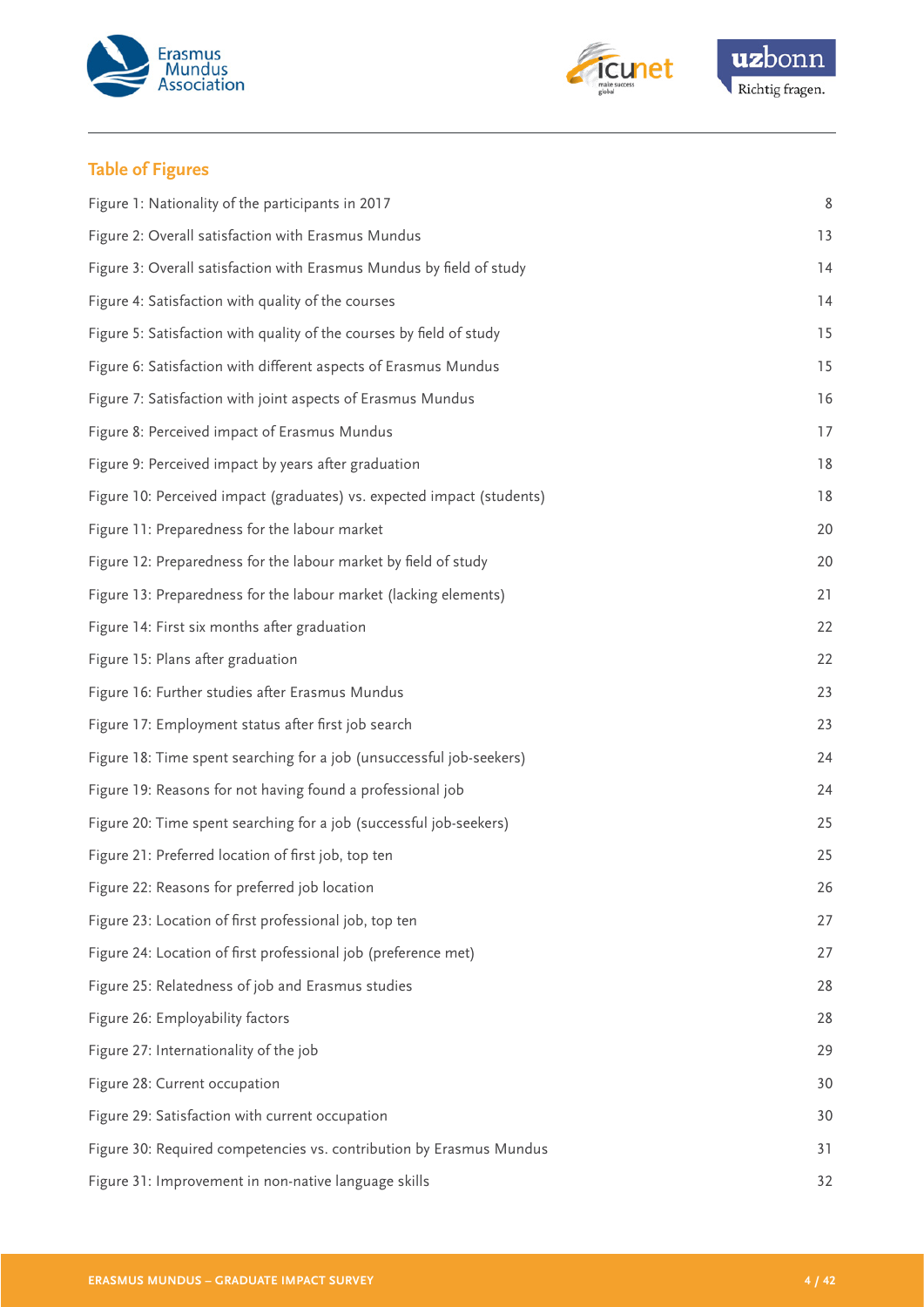



| Figure 32: Professional life before Erasmus Mundus                                | 32 |
|-----------------------------------------------------------------------------------|----|
| Figure 33: Reasons for choosing Erasmus Mundus as a Master's programme            | 33 |
| Figure 34: Reasons for choosing Erasmus Mundus as a Master's programme by cohorts | 34 |
| Figure 35: Awareness of Erasmus Mundus in 2017                                    | 35 |
| Figure 36: Awareness by survey years                                              | 35 |
| Figure 37: Awareness by region of origin                                          | 36 |
| Figure 38: Initial sources of information                                         | 37 |
| Figure 39: Place of residence of graduates (not from EU) by region of origin      | 38 |
| Figure 40: Place of residence of non-EU graduates (outside EU and home region)    | 39 |
| Figure 41: Reasons for choice of place of residence                               | 39 |
| Figure 42: Place of residence (inside/outside EU) by field of study               | 40 |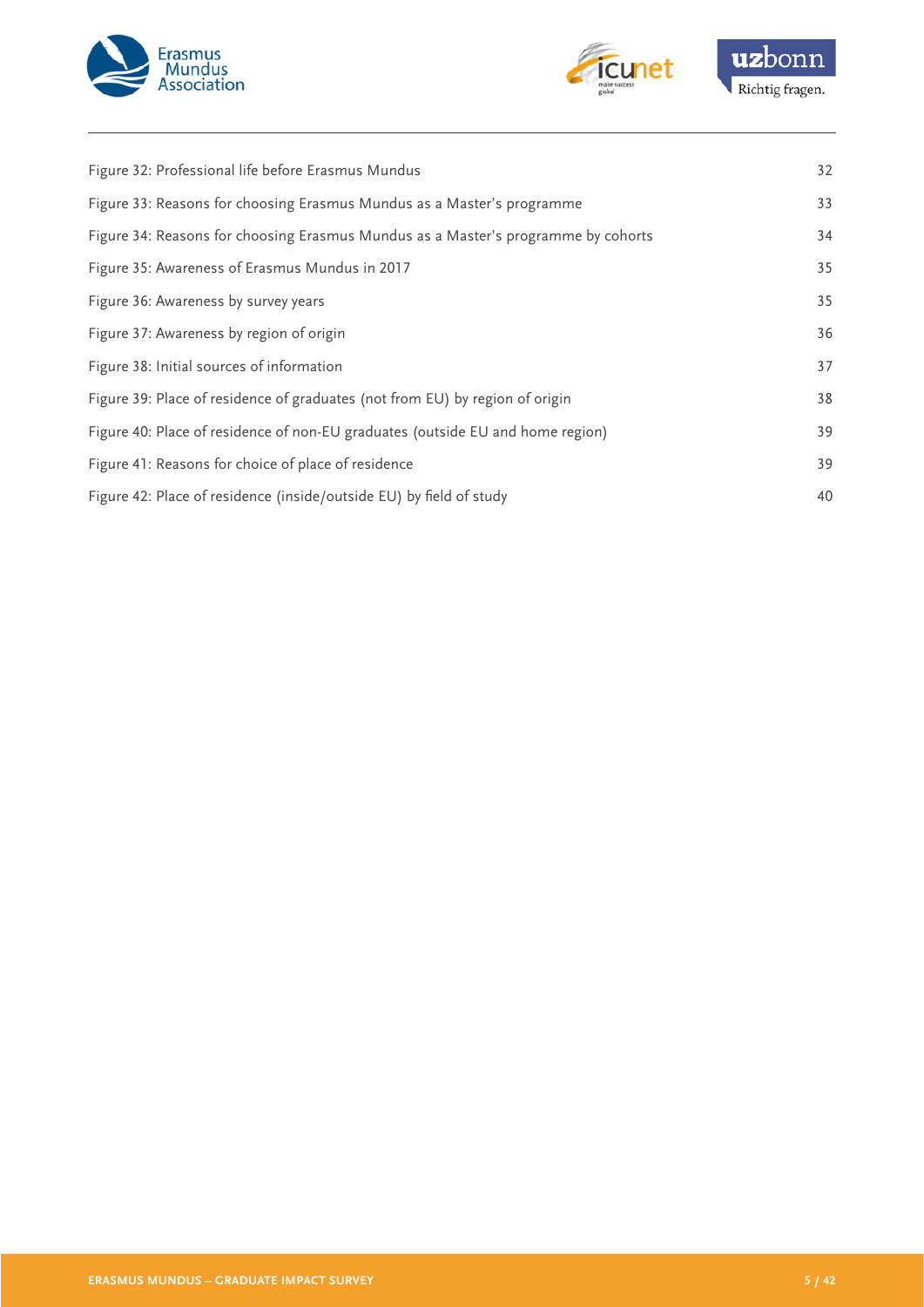<span id="page-5-0"></span>



#### **I INTRODUCTION**

In a world where international experience grows ever more important, the chance to be mobile during one's higher education degree offers students the unique opportunity to gain this experience in a global context.

The Erasmus Mundus programme is a mobility programme of the European Commission. The joint programme offers full degree scholarships to the best Master's students worldwide. It is part of Erasmus+, which is the European Commission's programme for education, training, youth and sport, which combines all former mobility and cooperation programmes for students and staff of the European Union. All integrated programmes are designed to improve participants' competencies and employability.

Erasmus Mundus' specific focus is on postgraduate students in higher education<sup>1</sup>. Its main objective is to promote quality and excellence through highly integrated study programmes at Master's level. Further, it is designed to enhance the quality of European higher education and to promote the dialogue and understanding between people and cultures. In the light of the integration of all Erasmus programmes to Erasmus+ in 2014, stronger emphasis has been placed on the employability after their higher education and the inclusion of young people in the labour market as well as on circumventing brain drain of students and alumni benefitting from the Erasmus Mundus Programme. Further, the programme's main target group goes beyond the borders of the European Union and focuses on students from third party countries, particularly from Africa and the Western Balkans<sup>2</sup>. By this, the programme enables the development of human resources and international cooperation capacity around the world. It further aims at fostering excellence and internationalisation in higher education institutions, increasing the quality and the attractiveness of the European Higher Education Area (EHEA) and supporting the European Union's external action in the higher education field.

Due to the programme's scope and scholarships, students from all over the world are provided with the opportunity to study their Master's degree in the European Union and get to know Europe, its culture and its citizens. By offering this opportunity, the programme has the potential to enhance the position of the European Union as a centre of excellence in the world and keep some of the sharpest minds in the Union. At the same time, students are given the chance to learn in an international environment and develop crucial competencies for their future career and personal life.

In order to reveal the long-term effects of participating in the Erasmus Mundus programme, not only for career development but also for personal growth, an annual online survey is conducted. The survey is carried out via the alumni association of the programme, EMA (Erasmus Mundus Students and Alumni Association) and targets students and graduates of the Erasmus Mundus Master's programmes<sup>3</sup>.

You will find the results of the survey in this report.

<sup>1)</sup> While the programmes of Erasmus Mundus also include doctorate courses, this survey only focuses on the students and graduates of the Master's programmes.

<sup>2)</sup> Students and graduates from third party countries were also the focus of this survey, hence the reported results on the impact will primarily represent this student and graduate group as well.

<sup>3)</sup> Until 2014: EMMC (Erasmus Mundus Masters Course); since 2014: EMJMD: (Erasmus Mundus Joint Master Degree)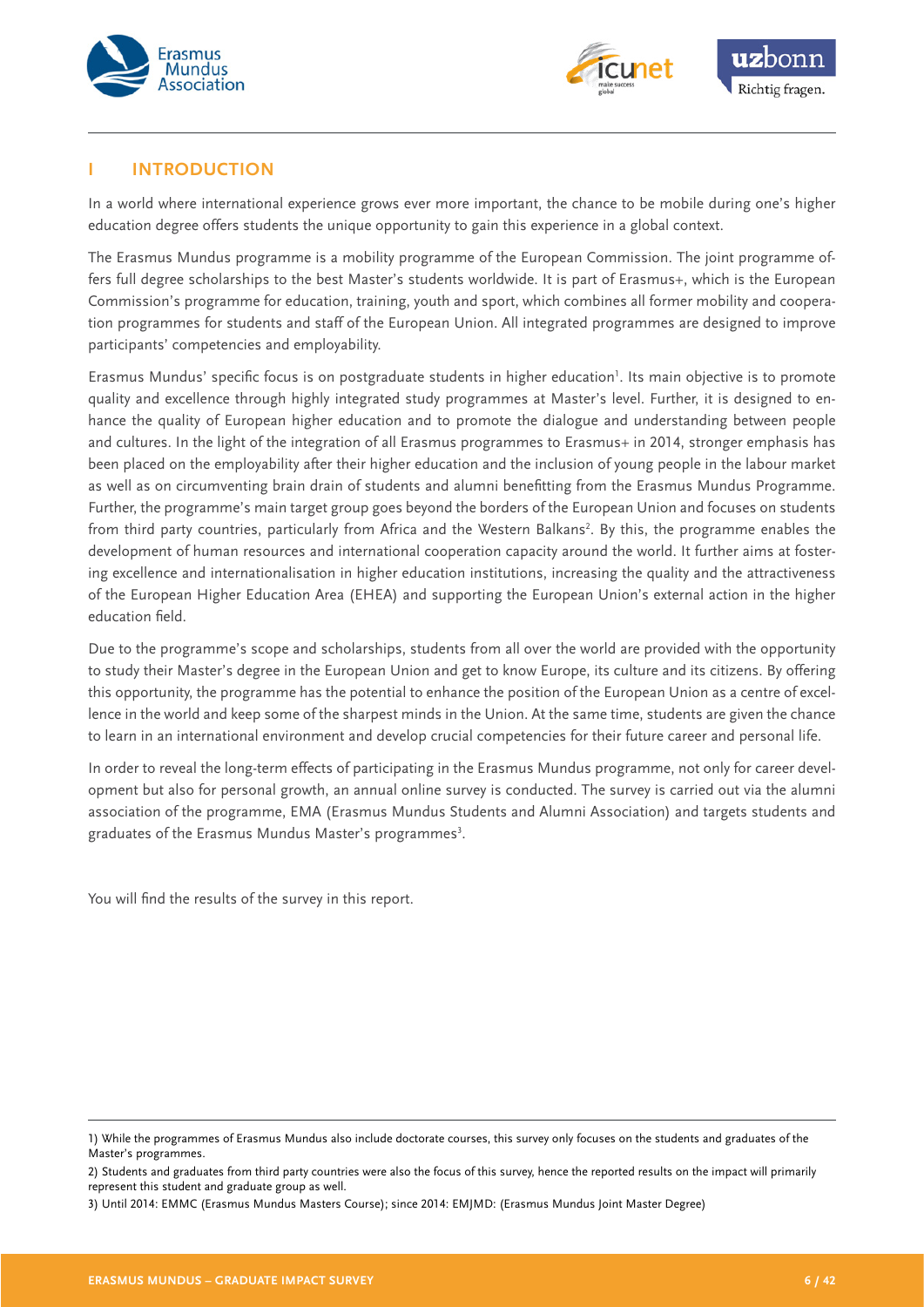



## **II METHODOLOGY**

The main objective of the Graduate Impact Survey is to examine the effects of the Erasmus Mundus Master's programmes on graduates and students and to detect factors contributing to the personal and professional development of the graduates – from both a cross-sectional and a longitudinal angle. The survey uses a quantitative approach and is carried out online (in this year from 2 October 2017 to 29 October 2017).

## **1 Questionnaire**

This year's questionnaire consisted of more than 70 different questions. Some of these questions were filtered according to previous answers. This is especially true for the two target groups, students and graduates, who often received different questions. For instance, large parts of the chapter "Career" are - for obvious reasons - only addressed at graduates, while students were occasionally asked what they expected after their graduation.

The answering options varied from rating scales<sup>4</sup> to categorical questions, from which the participants could choose up to three answers. Some questions also contained open-ended parts ("others") in order to give the participants the possibility to specify an answer outside the offered scale.

## **2 Participants**

As was the case in previous years, both students and graduates of the Erasmus Mundus Master's programmes were invited to participate in the survey. Wherever sensible and possible, the report focuses on the longitudinal aspects<sup>5</sup> and developments over the years. Therefore, the information on the participants is twofold: Below you will find a description of the new data (this year's sample), followed by an analysis of the entirety of the existing data (the joined samples of all students and graduates that have participated in the surveys between 2012 and 2017).

Only completed questionnaires and only valid percentages<sup>6</sup> are reported. Due to item non-response there will be a slightly varying number of respondents per question.

<sup>4)</sup> The questionnaire uses 4-point, 5-point and 7-point (ordinal) rating scales.

<sup>5)</sup> Scientifically speaking, the present study is not a longitudinal study as it does not rely on a panel of participants and the data in each survey year is collected from a different sample. The terms used for study designs like the one present vary: "Time-lag study" (e.g., Kirk 2013) or "cross-sectional longitudinal design" (Gravetter & Forzano 2012) are used. To keep things simple, this report classifies developments over time as "longitudinal aspects".

<sup>6)</sup> Due to rounding errors, percentages may not always add up to 100%.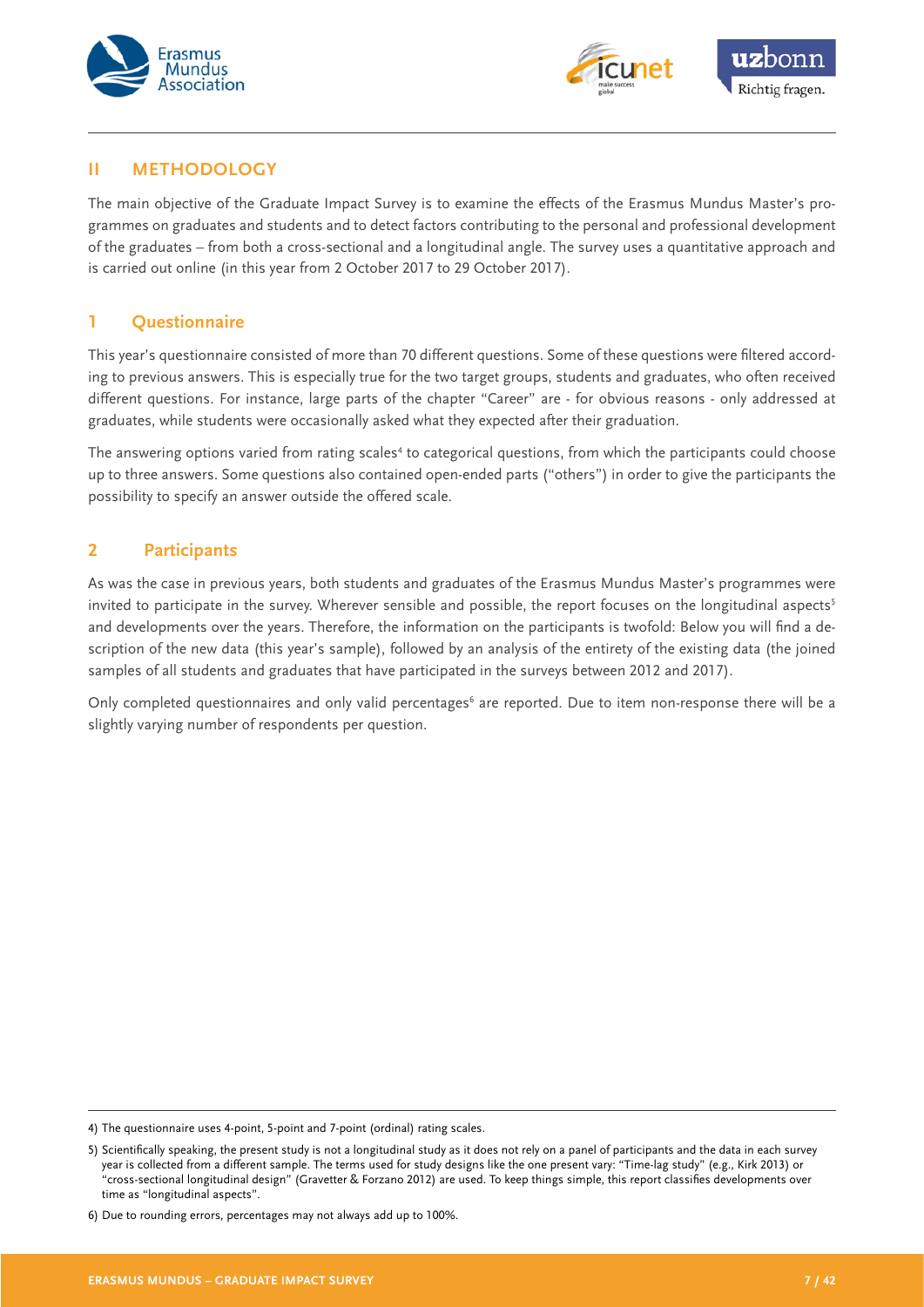



#### **2.1 Analysis of the 2017 sample**

In 2017, 1,740 participants completed the questionnaire. 1,248 (71.7%) participants had already graduated, while 492 (28.3%) participants were still students. The link to the online survey was distributed via social media, and the EMA website, online community and newsletter<sup>7</sup>. Interested students were able to participate in a prize draw if they had completed their questionnaire<sup>8</sup>.

A brief overview of the socio-demographics of the 2017 sample is given in Table 1, while information on the nationality of the participants can be obtained from Figure 1.

|                  | N     |             | <b>Region of origin</b><br><b>Gender</b> |        |       |        |
|------------------|-------|-------------|------------------------------------------|--------|-------|--------|
|                  |       | Average age | Male                                     | Female | EU    | Non-EU |
| <b>Students</b>  | 492   | 26.81       | 49.1%                                    | 50.9%  | 25.1% | 74.9%  |
| <b>Graduates</b> | 1.248 | 31.73       | 55.8%                                    | 44.2%  | 19.9% | 80.1%  |
| All participants | 1.740 | 30.34       | 53.9%                                    | 46.1%  | 21.4% | 78.6%  |

#### **Table 1:** Socio-demographic data of survey participants in 2017

| 4.3%<br>0.5% |       |
|--------------|-------|
| 4.6%<br>5.0% |       |
| 9.3%         | 21.4% |
| 11.0%        | 16.7% |
| 13.4%        | 13.9% |

#### **Nationality of the participants in 2017**

#### $EU 21.4 %$

- South Asia 16.7 %
- Europe (non-EU) 13.9 %
- Latin America 13.4 %
- South-East Asia 11.0 %
- Africa 9.3 %
- North America 5.0 %
- East Asia 4.6 %

**Figure 1:** Nationality of the participants in 2017 (n=1,716)

7) Since the survey link was not only distributed by email but also via social media, the reponse rate is not known.

8) The prizes included an iPad Mini, 10 Amazon vouchers worth 75 € each and three spots at an EMA strategy meeting.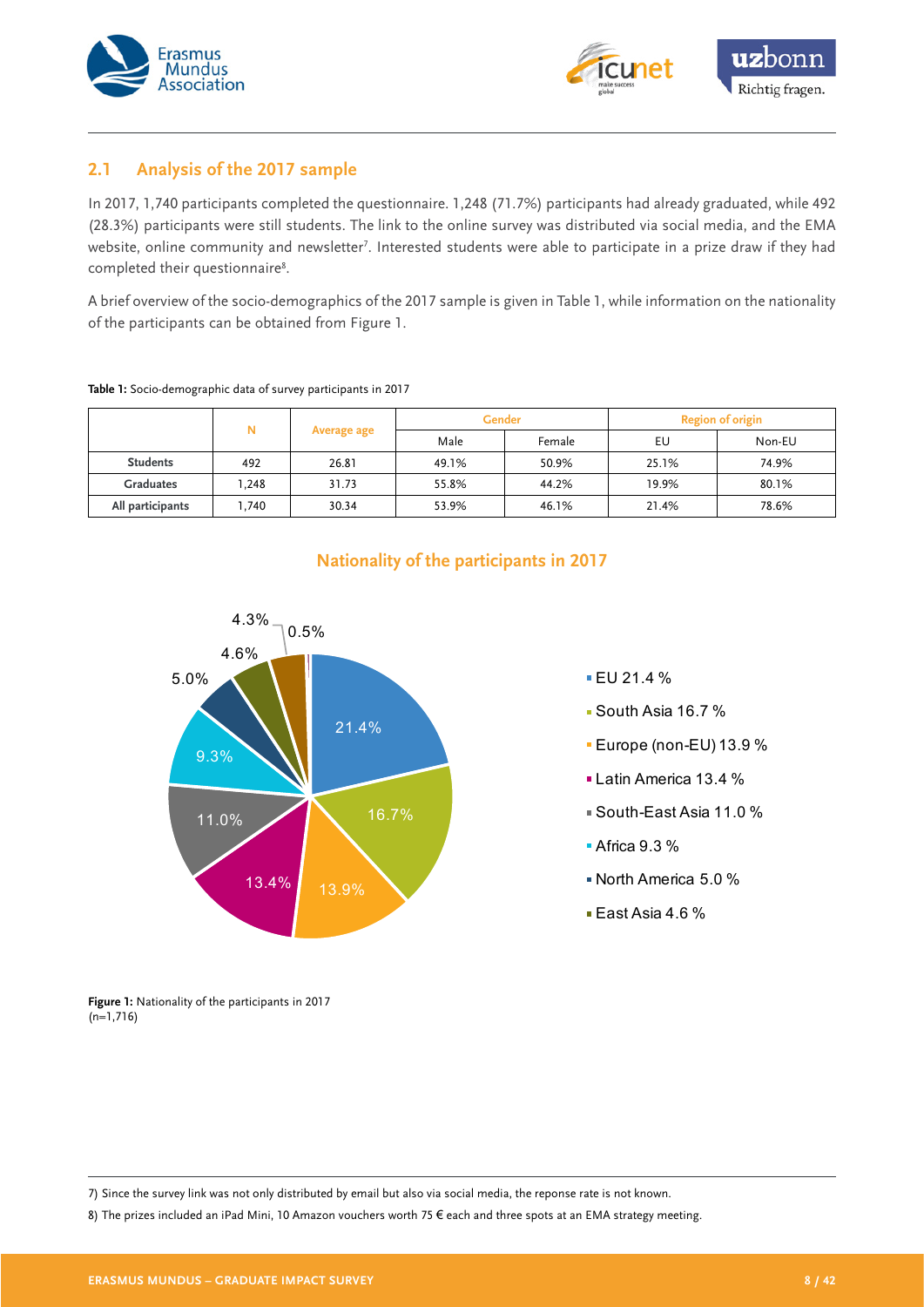



## **2.2 Analysis of joined survey samples (2012-2017)**

In order to support a longitudinal approach, the following analysis incorporates the data<sup>9</sup> from all surveys between 2012 and 2017. The data is differentiated by years after graduation, cohorts (year of start) and by the time the survey was undertaken. Only completed questionnaires are taken into account. In order to outline developments over time for selected questions these will be crossed by one of the aforementioned variables:

- **• Years that have passed since graduating from the programme:** The time-lag approach will be used whenever changes in the participating individuals are analysed (e.g., Will participants have a more favourable opinion on the programme years after their graduation than immediately after?)
- **• Year of starting EMJMD/EMMC:** The cohort approach will be used wherever the posed question refers to a certain point in time (e.g., How did the participants find out about Erasmus Mundus?)
- **• Year the survey was conducted:** The cross-sectional approach will be used whenever the answers to the question are dependent upon the time in which the survey took place (e.g., How well known is Erasmus Mundus in 2017 compared to the years before?).

9) In order to avoid distortions (e.g., cohort effects), subsamples of the data will be considered wherever appropriate.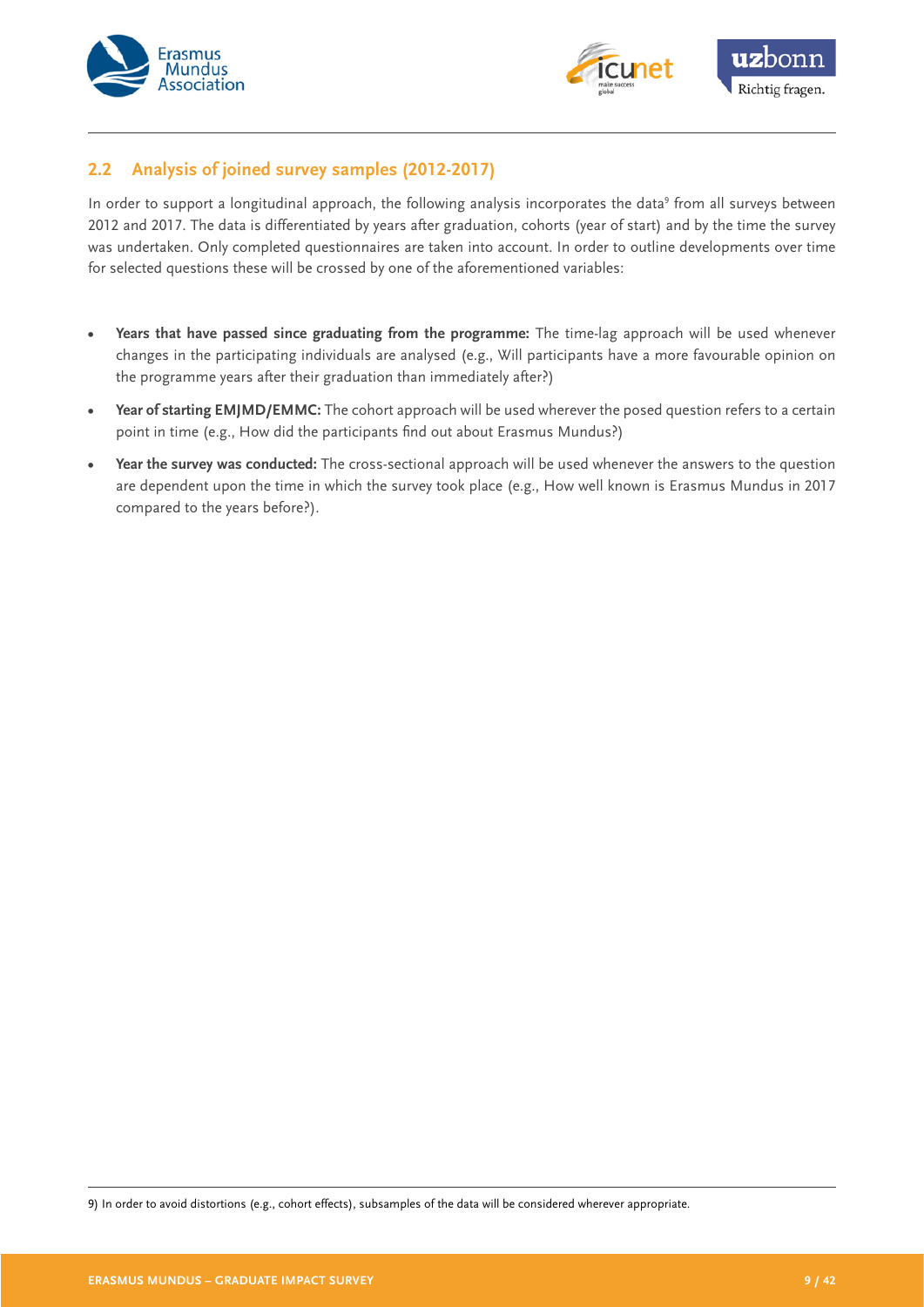



#### **Table 2a:** Survey data from 2012–2017: time lag approach

| Survey data from 2012-2017       |                                          |             |               |           |               |  |  |  |
|----------------------------------|------------------------------------------|-------------|---------------|-----------|---------------|--|--|--|
|                                  | Time lag approach for selected questions |             |               |           |               |  |  |  |
| <b>Years after</b><br>graduation | N                                        | <b>Male</b> | <b>Female</b> | <b>EU</b> | <b>Non-EU</b> |  |  |  |
| 0                                | 634                                      | 55.1%       | 44.9%         | 19.4%     | 80.6%         |  |  |  |
| 1                                | 1,653                                    | 53.9%       | 46.1%         | 27.6%     | 72.4%         |  |  |  |
| 2                                | 1,461                                    | 51.8%       | 48.2%         | 28.0%     | 72.0%         |  |  |  |
| 3                                | 988                                      | 50.8%       | 49.2%         | 27.6%     | 72.4%         |  |  |  |
| 4                                | 793                                      | 54.0%       | 46.0%         | 23.6%     | 76.4%         |  |  |  |
| 5                                | 711                                      | 56.1%       | 43.9%         | 20.4%     | 79.6%         |  |  |  |
| 6                                | 583                                      | 54.6%       | 45.4%         | 15.9%     | 84.1%         |  |  |  |
| > 6 years                        | 1,597                                    | 61.3%       | 38.7%         | 11.8%     | 88.2%         |  |  |  |

#### **Table 2b:** Survey data from 2012–2017: cohort approach

| Cohort approach for selected questions |       |             |        |           |               |  |
|----------------------------------------|-------|-------------|--------|-----------|---------------|--|
| <b>Year of start</b>                   | N     | <b>Male</b> | Female | <b>EU</b> | <b>Non-EU</b> |  |
| 2017                                   | 218   | 42.4%       | 57.6%  | 23.8%     | 76.2%         |  |
| 2016                                   | 300   | 54.5%       | 45.5%  | 27.1%     | 72.9%         |  |
| 2015                                   | 489   | 54.5%       | 45.5%  | 23.3%     | 76.7%         |  |
| 2014                                   | 864   | 51.9%       | 48.1%  | 22.4%     | 77.6%         |  |
| 2013                                   | 881   | 54.9%       | 45.1%  | 23.1%     | 76.9%         |  |
| 2012                                   | 1,377 | 50.7%       | 49.3%  | 31.6%     | 68.4%         |  |
| 2011                                   | 1.027 | 54.1%       | 45.9%  | 26.8%     | 73.2%         |  |
| < 2011                                 | 3.264 | 58.7%       | 41.3%  | 15.9%     | 84.1%         |  |

**Table 2c:** Survey data from 2012–2017: cross-sectional approach

| <b>Cross-sectional approach for selected questions</b> |       |             |        |       |               |  |
|--------------------------------------------------------|-------|-------------|--------|-------|---------------|--|
| <b>Survey year</b>                                     | N     | <b>Male</b> | Female | EU    | <b>Non-EU</b> |  |
| 2017                                                   | 1,740 | 53.9%       | 46.1%  | 21.4% | 78.6%         |  |
| 2016                                                   | 1,595 | 53.1%       | 46.9%  | 21.2% | 78.8%         |  |
| 2015                                                   | 1,458 | 53.2%       | 46.8%  | 23.0% | 77.0%         |  |
| 2014                                                   | 1,615 | 58.2%       | 41.8%  | 22.7% | 77.3%         |  |
| 2013                                                   | 1.544 | 55.7%       | 44.3%  | 22.2% | 77.8%         |  |
| 2012                                                   | 1,340 | 56.1%       | 43.9%  | 18.8% | 81.2%         |  |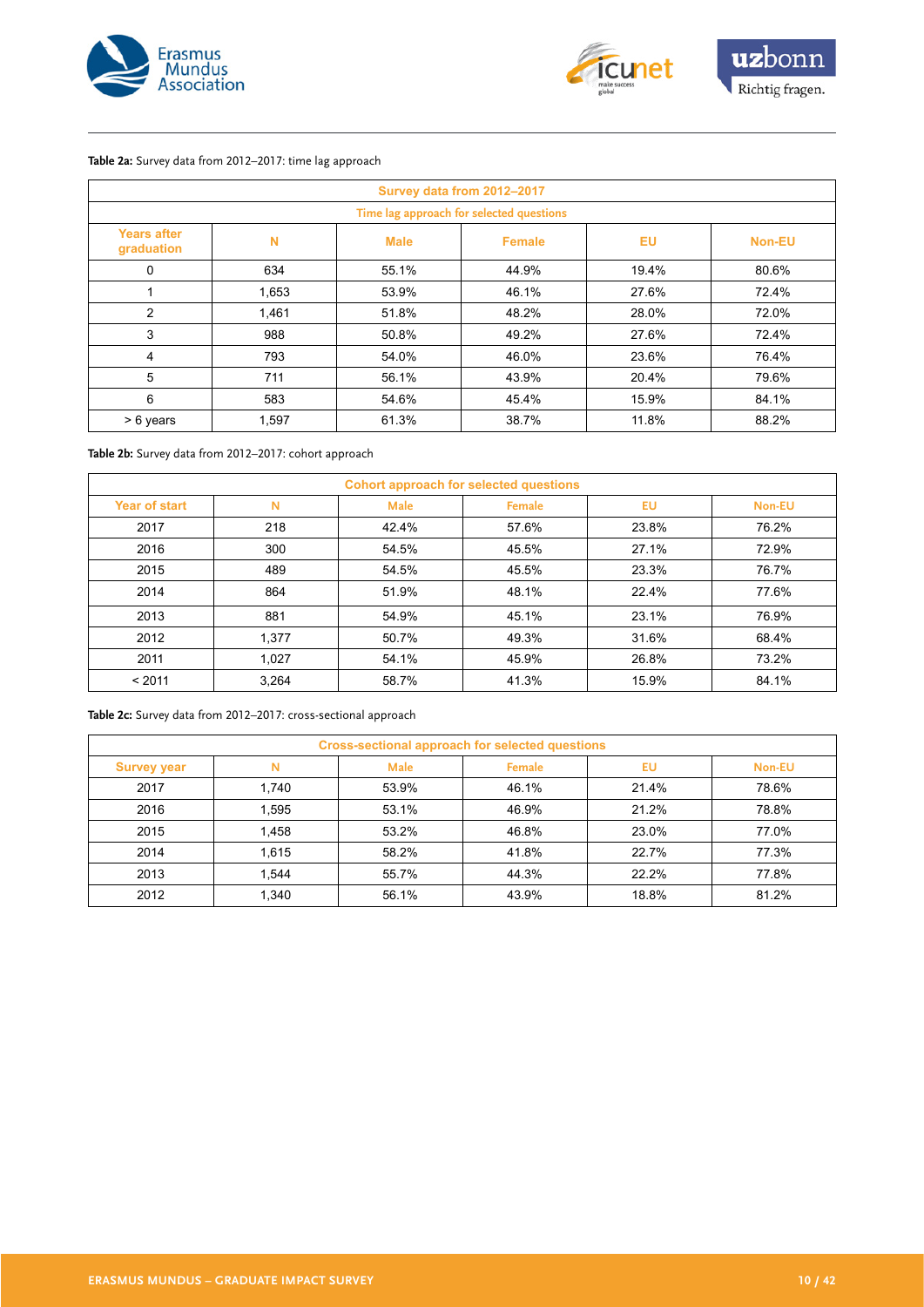<span id="page-10-0"></span>



#### **III EXECUTIVE SUMMARY**

The participating Erasmus Mundus students and graduates of 2017 were once again highly satisfied with their Erasmus Mundus experience. This is especially true for the programme as a whole. The levels of satisfaction with the quality of the courses, with various aspects thereof and with various joint aspects of Erasmus Mundus, were marginally lower but still high.

Erasmus Mundus continues to influence its graduates on various levels. According to the graduates, the programme has its greatest impact on their "intercultural competencies". "Knowledge and understanding of international differences in culture and society" was also the skill graduates found their EMJMD/EMMC<sup>10</sup> had contributed to the most. In contrast, while the interviewed students also expected a big impact on their intercultural competencies, they expected an even greater impact on their career. Over the years that pass after graduation, the graduates' perceived impact on the attitude towards Europe and the EU increases significantly, while the impact on other aspects stays stable or decreases.

The majority of Erasmus Mundus students enter the programme with prior work experience: 61.3% of the respondents stated that they had had a professional job<sup>11</sup> before starting their course. After their graduation, most Erasmus Mundus participants either (re-)entered the job market successfully or pursued further studies. Of the latter group, the great majority chose a PhD programme over another Master's programme.

The job search of Erasmus Mundus graduates is usually very successful. The majority of successful job-seekers found a job in one of their three preferred job locations (89.2%) and within six months after graduation (79.3%). Typically, graduates planned on returning to their home country or remain in the EU to (re-)start a job after graduation and this plan tended to work out: 57.7% of the graduates that had eventually found a job as a result of this search took on a job in their home country while 29.7% took on a job in the EU.

Of the few graduates that remained unemployed after their initial job search, every second named visa or work permit issues as one of the main reasons for not having found a job. Most other mentions involved issues of supply and demand on the labour market. 15.9% of the graduates also claimed that their Erasmus Mundus degree was not recognized. However, since this percentage (15.9%) represents only 13 graduates, drawing conclusions based on this figure alone is not recommended. Instead, the issue should be reanalysed when sufficient data has been collected.

Graduates generally felt that their EMJMD/EMMC had prepared them well for the labour market. 66.8% of the graduates claimed that their Master's programme had prepared them very well or well while only 8.4% thought they had been prepared poorly or very poorly. Graduates felt prepared for the labour market across all fields of study. Graduates who successfully became employed after graduation especially perceived their academic experience, foreign language proficiency, and practical experience to be important employability factors in the eyes of their employers.

When considering areas to improve the graduates' preparation for the labour market, the focus of graduates was especially on organisational and practical aspects like missing opportunities to network and gain work experience. A large percentage also found the provision of career mentoring to be lacking. Specific skills (e.g., soft or technical skills) were mentioned less frequently. Overall, however, it is important to say that Erasmus Mundus graduates were mostly successful on the labour market: Among all graduates, the percentage of those unemployed and seeking a job was as low as 5.4%.

Studying an Erasmus Mundus Master seems to offer sufficient opportunities to develop methodical skills that are required in the work place (e.g., team working abilities, leadership abilities, presentation techniques, problem solving). On average, the extent to which the programme had contributed to these competencies was evaluated as at least fair by the participants. Similarly, the graduates evaluated the improvement of their language skills positively: 61.4% rated

<sup>10)</sup> Until 2014: EMMC (Erasmus Mundus Masters Course); since 2014: EMJMD: (Erasmus Mundus Joint Master Degree)

<sup>11)</sup> The term "professional job" was used throughout the questionnaire and explicitly defined as "a job from which you can make a living".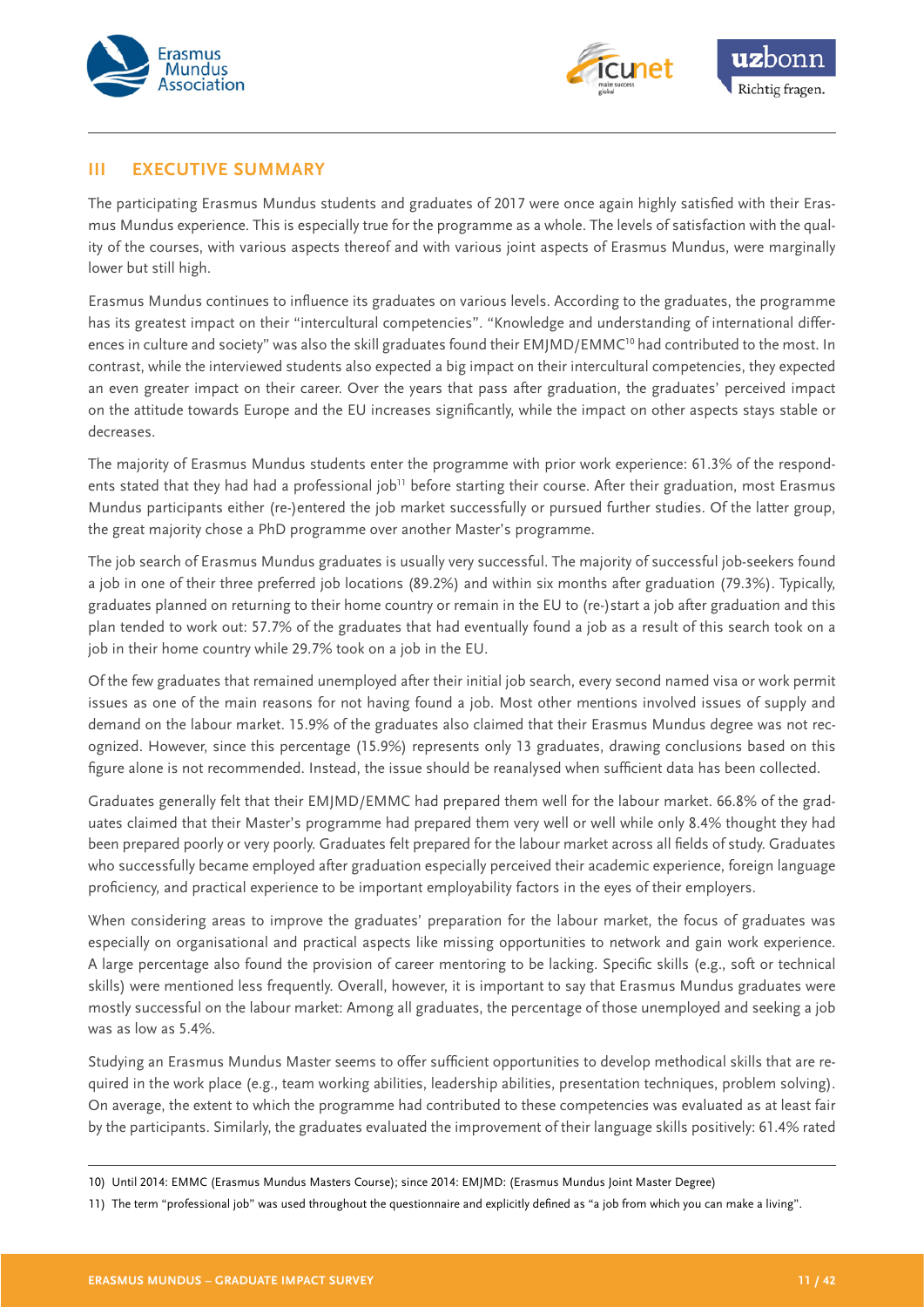



the increase as "rather high" or "very high". Correspondingly, after their graduation from Erasmus Mundus, graduates mostly took on jobs with a high level of internationality.

The two main reasons why participants had chosen to study an EMJMD/EMMC were the scholarship and the possibility to live and study in Europe. However, these reasons have become comparably less important in recent graduation years, whereas the reputation of Erasmus Mundus as a reason for taking an EMJMD/EMMC has gained significantly in importance, which is especially pleasant to report. Twenty-eight percent (28%) of the students who began their Master in 2017 stated the reputation of Erasmus Mundus was one of the three most important reasons for taking an EMJMD/EMMC, while the same was stated by only 12% of the students who had begun before 2011. Because the reputation of Erasmus Mundus is becoming an increasingly important reason for taking the programme, the reputation of the programme, itself, is most likely also increasing.

The level of awareness<sup>12</sup> of Erasmus Mundus in the home countries of the participants is moderately high and has increased compared to 2016 after a continuous decrease in previous survey years. Furthermore, the level of awareness was evaluated very differently in the different regions of the world and especially low in Oceania, the Americas and the EU.

The European Union remains an attractive place to work, study and live in for graduates from outside the EU. If graduates return to their home region they mostly do so for personal reasons. The graduates that stay in the EU do so because of better job opportunities and better working and living conditions.

12) The level of awareness was assessed by the participants, who were asked: "How well known is Erasmus Mundus in your home country?"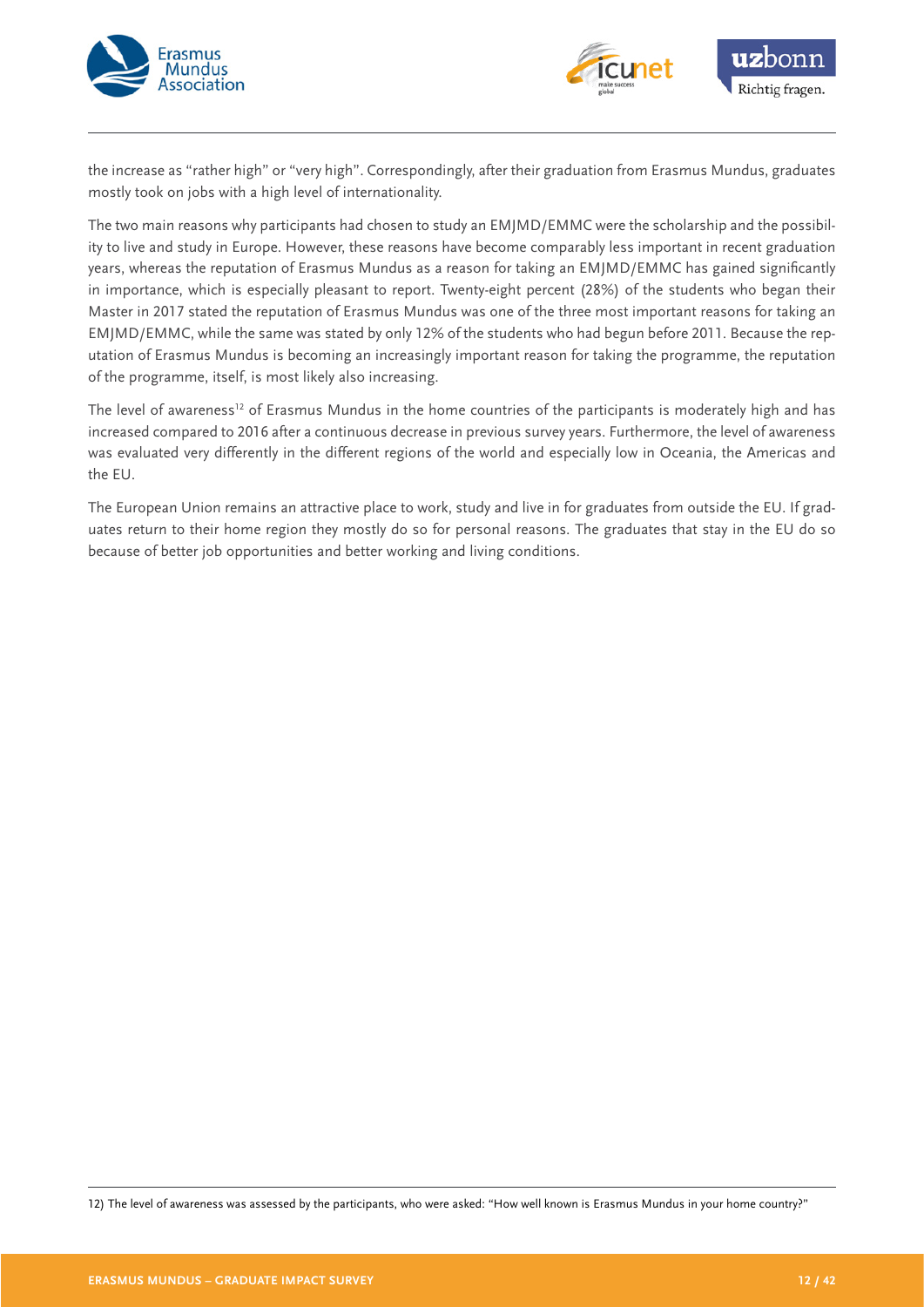



#### **IV RESULTS**

#### **1 Satisfaction with Erasmus Mundus**

This chapter focuses on the participants' level of overall satisfaction with the Erasmus Mundus programme, their satisfaction with the quality of the courses and with a number of more specific aspects of Erasmus Mundus. Since the level of satisfaction with Erasmus Mundus is an important indicator of the programme's quality, the report goes into further detail by sorting the data by field of study.

Figure 2 depicts this year's participants' overall satisfaction with Erasmus Mundus. The majority of participants<sup>13</sup> were mostly satisfied (51.6%), and another 25.2% were completely satisfied. A total of 92.6% were at least somewhat satisfied with the programme. In contrast, only 0.3% were completely and 1.2% were mostly dissatisfied.



**Figure 2:** Overall satisfaction with Erasmus Mundus

Students and graduates (less than two years after graduation); data from 2017 (n=888)

The level of overall satisfaction with Erasmus Mundus is equally high across the different fields of study (shown in Figure 3). The field "Health and Welfare" is comparably least satisfied ( $M = 5.65$ ), while the mean satisfaction of the field "Agriculture and Veterinary" ( $M = 6.07$ ) is the highest of all fields. The existing differences of overall satisfaction between the different fields of study are not statistically significant<sup>14</sup>.

<sup>13)</sup> To avoid possible distortions through memory effects, only students and graduates of recent graduation years (2016 and 2017) are taken into account.

<sup>14)</sup> While the overall analysis of variances (ANOVA) is statistically significant (Welch's F=2.413, df1= 5, df2=283.341, p=0.016), all the post-hoc tests between the individual fields are not significant. Thus, no relevant difference can be assumed.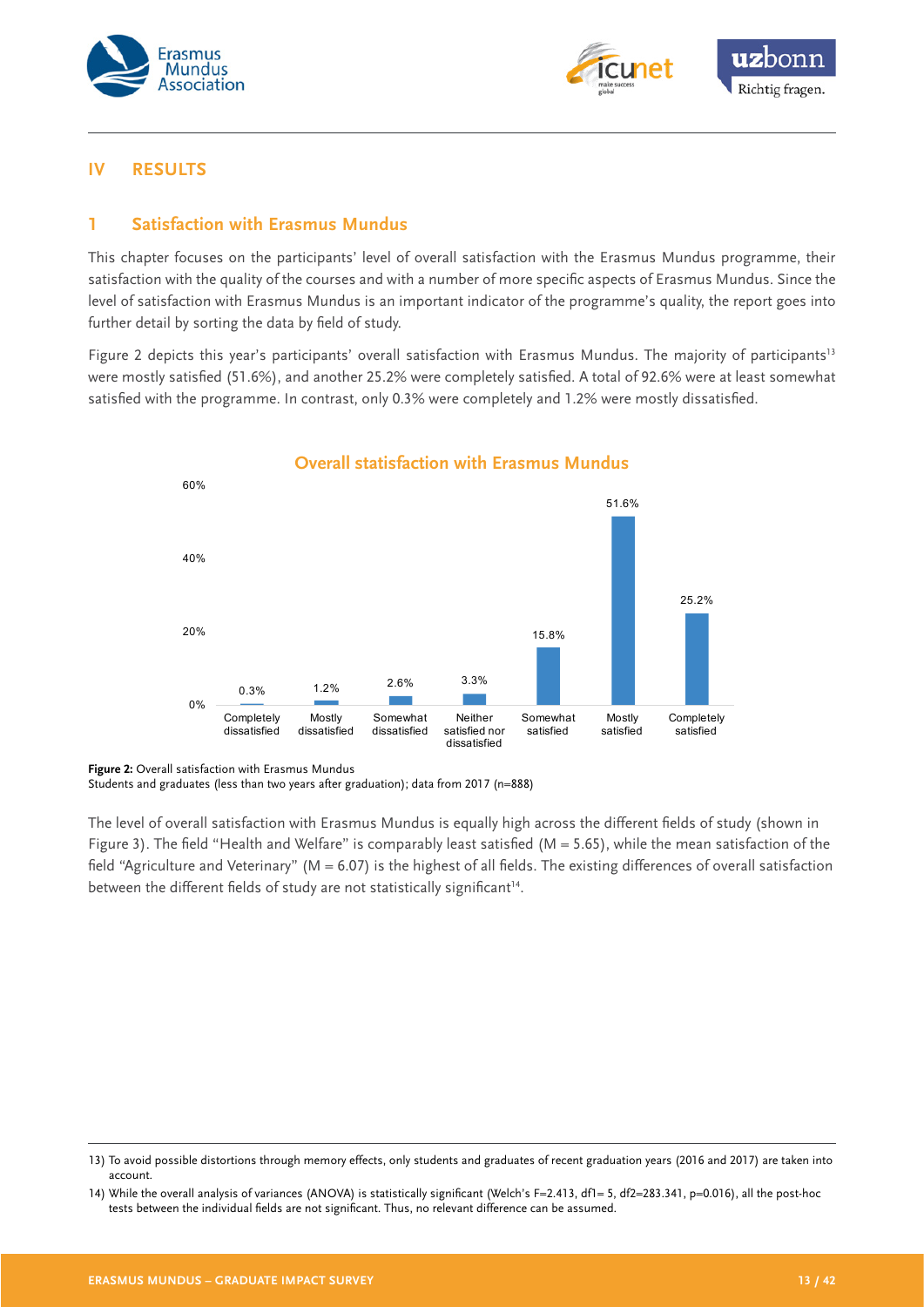





## **How satisfied are/were you overall with your EMJMD/EMMC studies?**

**Figure 3:** Overall satisfaction with Erasmus Mundus by field of study Students and graduates (less than two years after graduation); data from 2017 (n=886)

As Figure 4 depicts, the satisfaction with the quality of the courses was comparably high: 80.7% are very or rather satisfied, which means that there is a marginally lower level of satisfaction with the quality of the courses than with the programme on the whole. However, it has to be kept in mind that the scales used to assess the two satisfaction levels are not identical (5-point vs. 7-point scale) and are therefore not perfectly suitable for a one-to-one comparison.

#### **How satisfied are you with the quality of courses at your Erasmus Mundus host universities?**



**Figure 4:** Satisfaction with quality of the courses

Students and graduates (less than two years after graduation); data from 2017 (n=890)

Looking at the mean satisfaction with the quality of the courses sorted by field of study, the following varying levels of satisfaction can be seen: the students in the field "Science, Mathematics and Computing" were the most satisfied with the quality of courses ( $M = 4.14$ ) and students in the field "Humanities and Arts" were the least satisfied (however, viewed on their own, still very satisfied  $M = 3.87$ ). These differences, however, are not statistically significant.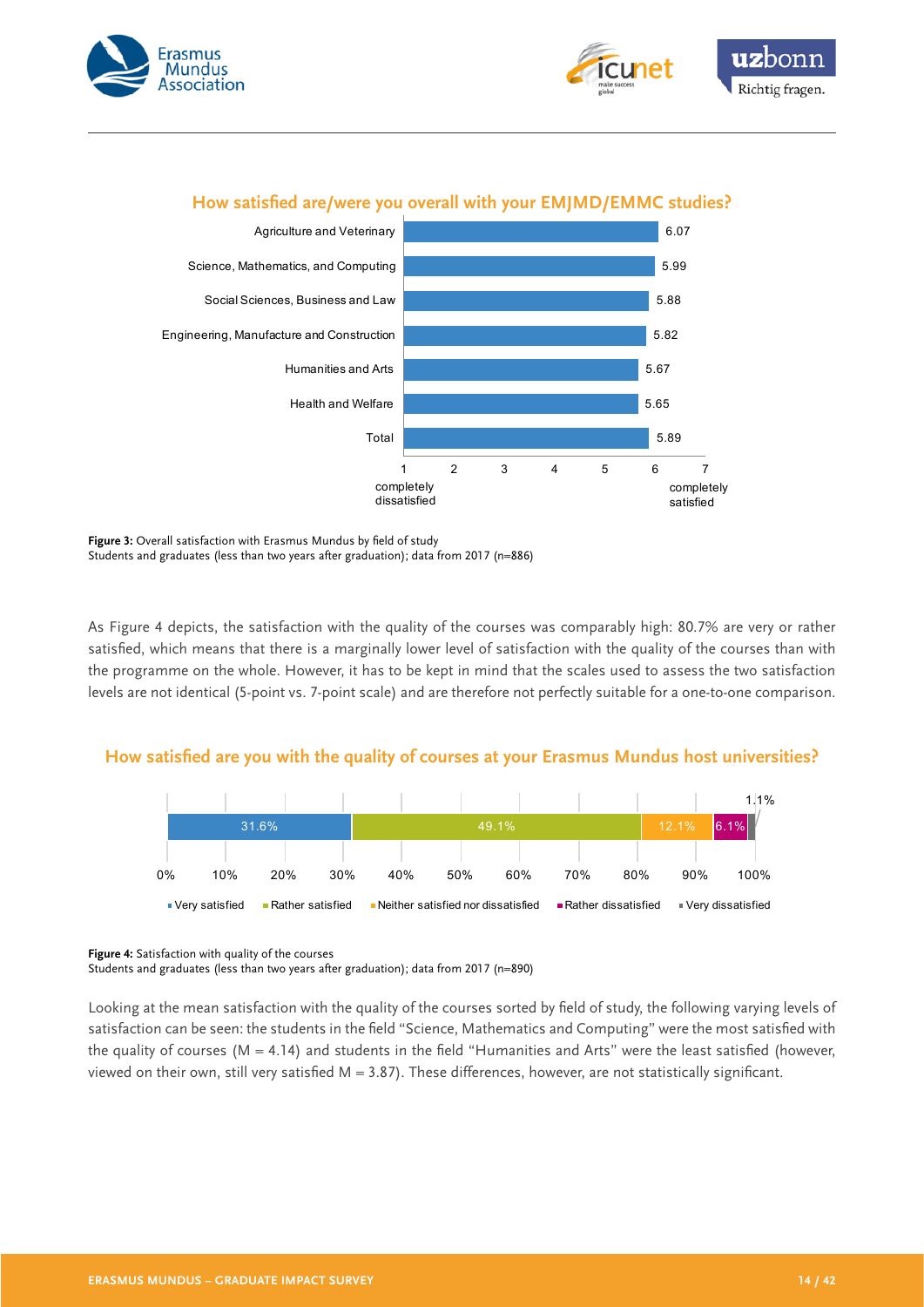



## **How satisfied are you with the quality of courses at your Erasmus Mundus host universities?**



**Figure 5:** Satisfaction with quality of the courses by field of study Students and graduates (less than two years after graduation); data from 2017 (n=888)

Breaking down the satisfaction with Erasmus Mundus into different aspects of the programme, a comparably (rather) high level of satisfaction emerges (see Figure 6). The respondents of 2017 were especially satisfied with the programme's attitude towards international students ( $M = 3.97$ ), while they were, in comparison, the least satisfied with their extracurricular activities  $(M = 3.38)$ .

#### **Please rate your satisfaction with the following aspects of your EMJMD/EMMC studies**



**Figure 6:** Satisfaction with different aspects of Erasmus Mundus

Students and graduates (less than two years after graduation); data from 2017 (n=889)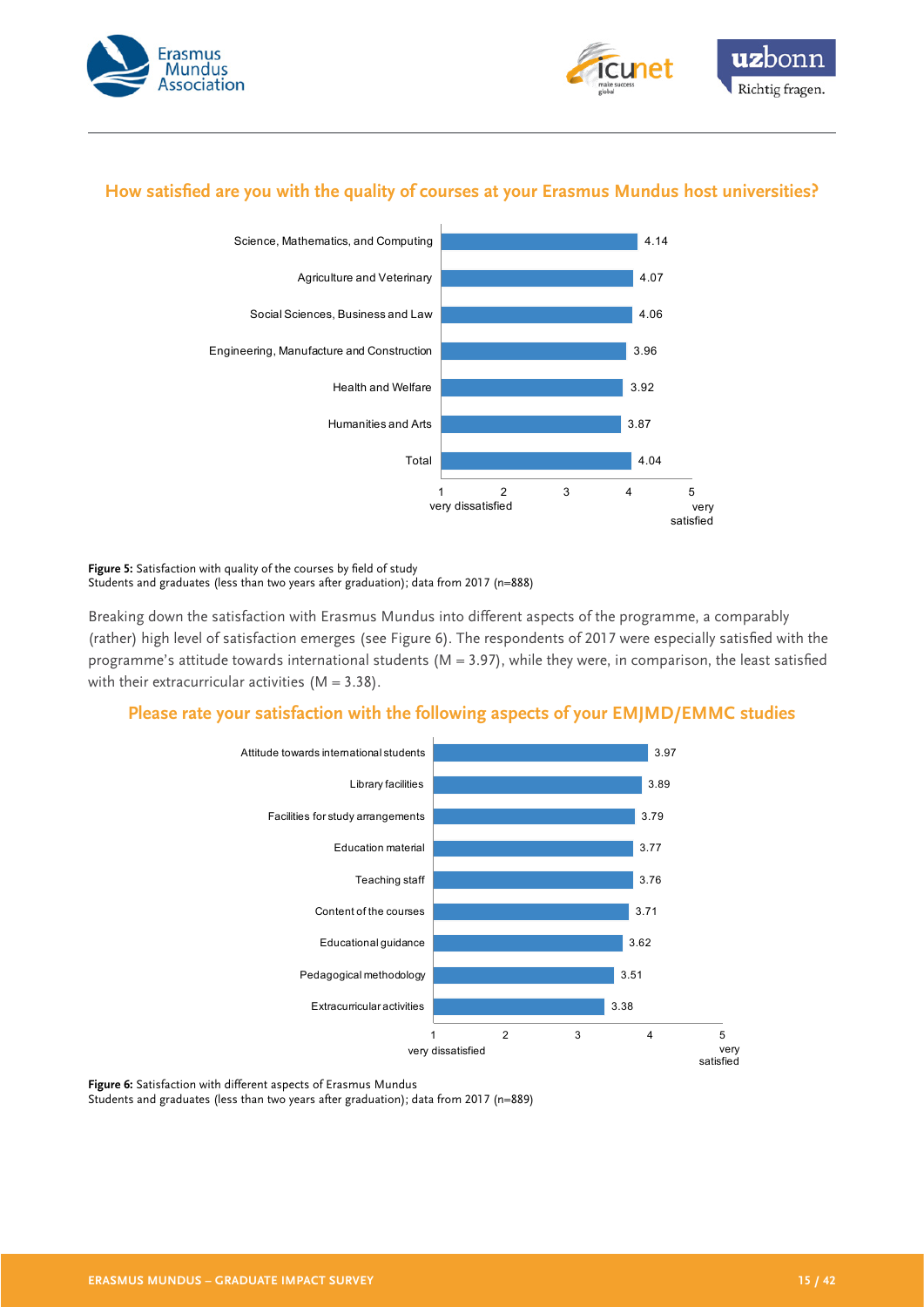



This year, a new question was added to the survey, which asked about the participants' satisfaction with the joint aspects of Erasmus Mundus. The results are shown in Figure 7. The graduates and students were most satisfied with the award of the degree (joint or multiple;  $M = 3.86$ ), while they were comparatively less satisfied with the jointness of teaching methods (however, they were still satisfied with this aspect: M= 3.51). On average, most respondents were satisfied with all of the named aspects.

Overall, the participants of the survey were highly satisfied with all aspects of their Master's programme, especially with the programme as a whole and the quality of the courses.

#### **Please rate your satisfaction with the joint aspects of your EMJMD/EMMC studies**



**Figure 7:** Satisfaction with joint aspects of Erasmus Mundus Graduates and students; data from 2017 (n=1,734)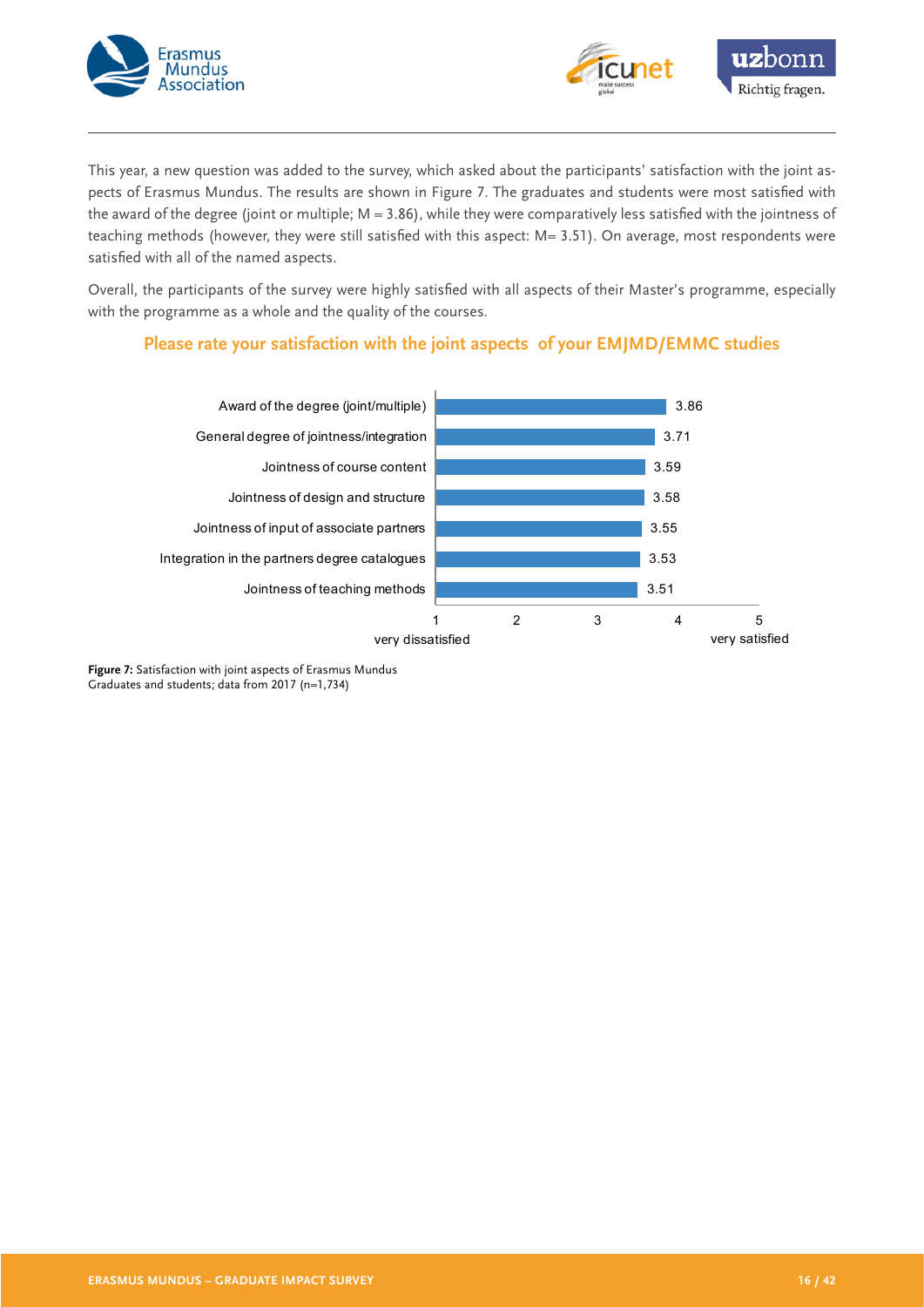



#### **2 Impact of Erasmus Mundus**

The impact of Erasmus Mundus on both the students' personal and professional life is of central importance for the evaluation of the EMJMD/EMMC programmes. Therefore, this section will analyse all relevant aspects where Erasmus Mundus may or may not have had an influence on the students in detail.<sup>15</sup>

## **2.1 General impact**

As can be seen in Figure 8, "intercultural competencies" was mentioned most frequently by graduates (58.7%) when they were asked in which two areas Erasmus Mundus had impacted them the most. Another 40.1% of the graduates believed that studying an Erasmus Mundus programme had a great effect on their "career" and 33.3% thought one of the greatest gains was that of "subject related expertise". More than a quarter of the graduates (29.7%) thought one of the greatest impacts of Erasmus Mundus was on their "personality", while about every fifth graduate saw an effect on his or her "attitude towards Europe and the EU" (20.6%). Comparably few graduates considered their "private life" to be affected by Erasmus Mundus (10.5%).





**Figure 8:** Perceived impact of Erasmus Mundus

All graduates; up to two answers; data from 2012-2017 (n=6,324)

If the answers to this question are related to the number of years that have passed between graduation and participation in the survey, observations can be made with regard to how the perception of the graduates changed over time and intra-individual developments can be extracted. Figure 9 shows how the perceived impact on the different aspects develops after graduating from the programme. Due to the possibility of external effects like general changes in the programme and the courses or political and social developments, minor changes over time must not be over-interpreted. Instead, one should focus on the general trends: The perceived impacts on "intercultural competencies", "career", "private life" and "subject related expertise" remain more or less stable over time. The only aspect that significantly increases in relevance over the years after graduation is the attitude towards Europe and the EU (Spearman's-p=0.077; p<0.001; N=6,307). Accordingly, it may be concluded that Erasmus Mundus has a sustainable and even increasing impact – whether positive or negative - on the graduates' view of Europe. "Personality", on the other side, is the only domain on which the perceived impact decreases significantly (Spearman's-ρ=-0.045; p<0.001; N=6,307).

<sup>15)</sup> Last year's report contained a section on the personal life of the graduates, i.e., first and foremost on the romantic relationships they had engaged in (see section 2.6 in [http://www.em-a.eu/fileadmin/content/GIS/Summary\\_GIS-2016.pdf](http://www.em-a.eu/fileadmin/content/GIS/Summary_GIS-2016.pdf)). Because the findings of last year's report are corroborated by the data that was collected in 2017, this part was substituted and made room for new questions in other sections.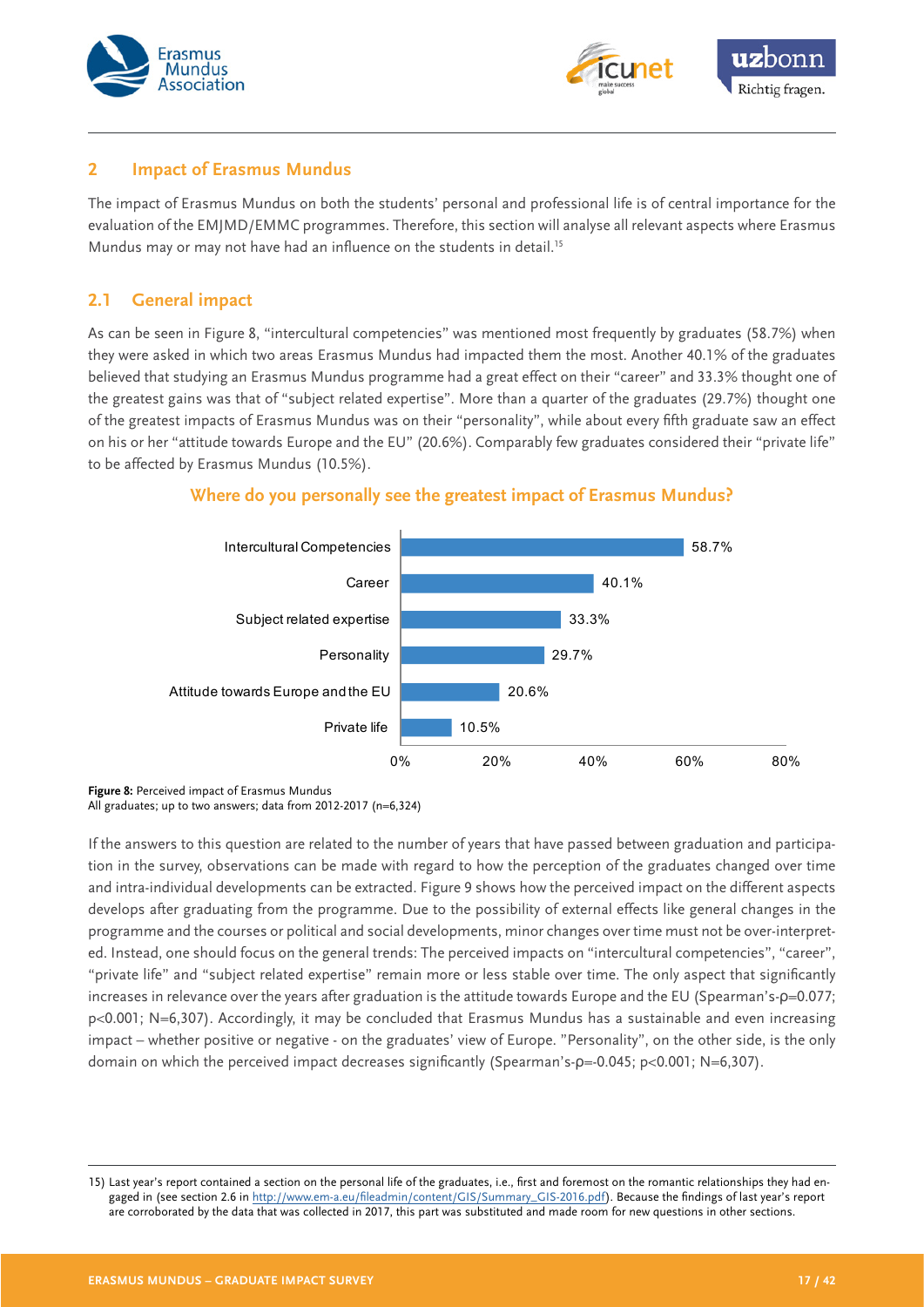





**Figure 9:** Perceived impact by years after graduation All graduates (n=6,307)

The analysis of graduates' perceptions can be expanded by a comparison with **students**' expectations: Figure 10 shows where students expected the greatest impact and compares these results to the answers of the graduates.



## **Where do you personally see [expect] the greatest impact of Erasmus Mundus?**

**Figure 10:** Perceived impact (graduates) vs. expected impact (students) Graduates (n=6,324) and students (n=2,966)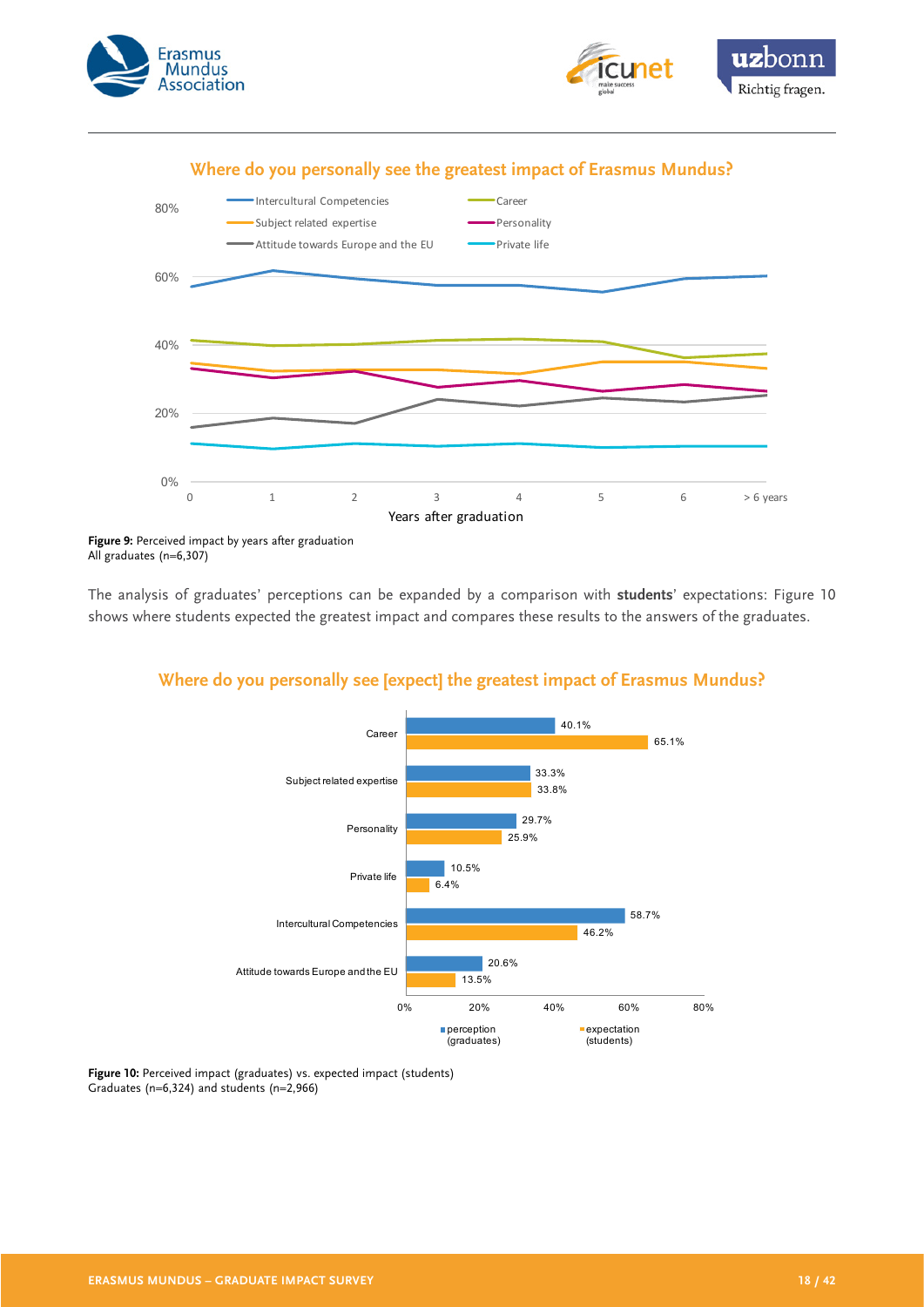



While the graduates most frequently evaluated "intercultural competencies" as one of the two most impacted aspects (58.7%), this was expected by 46.2% of the students. A possible explanation for this difference may be that students underestimate the intercultural obstacles they come across during their studies abroad and their activities after their graduation, miscalculating the skills needed to overcome these – at least to a certain extent. In contrast, graduates may have already encountered these obstacles and consider themselves more competent in intercultural contexts as a result of their Erasmus Mundus experience. Although the difference between expectation and perception is comparably big, it should be noted that many students do already expect an impact in this area.

Students' expectations also differ from graduates' perception with regards to the programme's impact on their "career". Almost two-thirds of the students (65.1%) expected a strong impact on their career, while this was perceived by only 40.1% of the graduates.

Generally, it seems that students underestimate the impact of Erasmus Mundus on their personal development, while overestimating its impact on their career. Considering the aforementioned high levels of overall satisfaction with the programme (by students and graduates) and importance placed on career development, conclusions should be inferred with caution. Instead of concluding that the programme's impact on career is much lower than expected, it is more likely that the other aspects were initially overlooked by students. This finding can help to promote Erasmus Mundus: Students should and can expect more outcome than they actually do, especially in terms of their development of intercultural skills and their personal development. Further, the finding that career development is very important to students should be kept in mind when looking at the programme's impact on their professional life in the following sections.

In summary, graduates rated the impact on "intercultural competencies", the "attitude towards Europe and the EU", "private life" and "personality" higher than students expected it to be. The differences in all of the aforementioned areas are significant: "intercultural competencies" (χ<sup>2</sup>=128.49; df=1; N=9,290; p<0.001), "attitude towards Europe and the EU" ( $\chi^2$ =67.49; df=1; N=9,290; p<0.001), "private life" ( $\chi^2$ =40.42; df=1; N=9,290; p<0.001), "personality"  $(\chi^2=14.52; df=1; N=9,290; p<0.001)$ . Only with regards to their career, students expected a far higher impact than graduates had experienced. The difference in this area is the greatest (χ²=502.93; df=1; N=9,290; p<0.001). The difference between students' expectations and graduates' evaluations of the impact on "subject related expertise" is not significant.

## **2.2 Preparation for labour market**

In the previous chapter it was observed that students of Erasmus Mundus expect the programme to have a big impact on their career. In the following, it will be determined whether the programme has equipped the graduates adequately to overcome the obstacles of the labour market and helped them start a successful career. To guarantee a certain degree of actuality the report focuses on graduates from 2011-2017.

Figure 11 shows that the graduates generally felt positive about the way Erasmus Mundus had prepared them for the labour market. More than two thirds of the graduates (66.8%) felt well or very well prepared, while only 8.4% claimed they had been poorly or very poorly prepared for the labour market.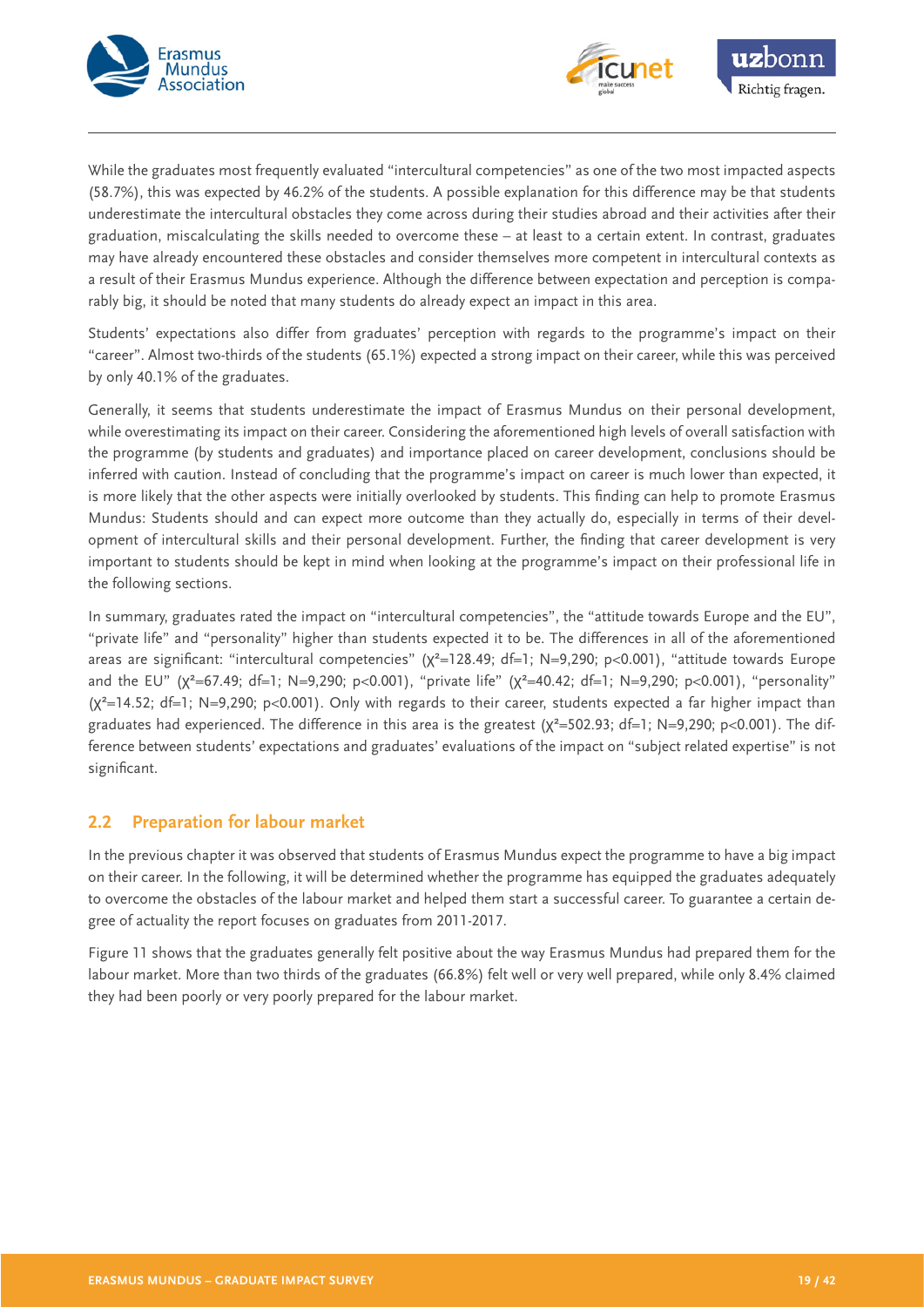



## **How well has your Erasmus Mundus study programme prepared you for the labour market?**



**Figure 11:** Preparedness for the labour market Graduates (less than seven years after graduation); data from 2017 (n=935)

When these answers are related to the different fields of study, only slight (but significant) differences emerge<sup>16</sup>. On average, the graduates in all fields of study thought they had been prepared rather well than poorly for the labour market (Figure 12).

#### **How well has your Erasmus Mundus study programme prepared you for the labour market?**



**Figure 12:** Preparedness for the labour market by field of study Graduates (less than seven years after graduation); data from 2017 (n=933)

<sup>16)</sup> The overall analysis of variances (ANOVA) is statistically significant (Welch's F=4.315, df1= 5, df2=264.353, p<0.01). This is mainly due to the significant difference between "Agriculture and Veterinary" on the upper and "Humanities and Arts" on the lower end indicated by the post-hoc test.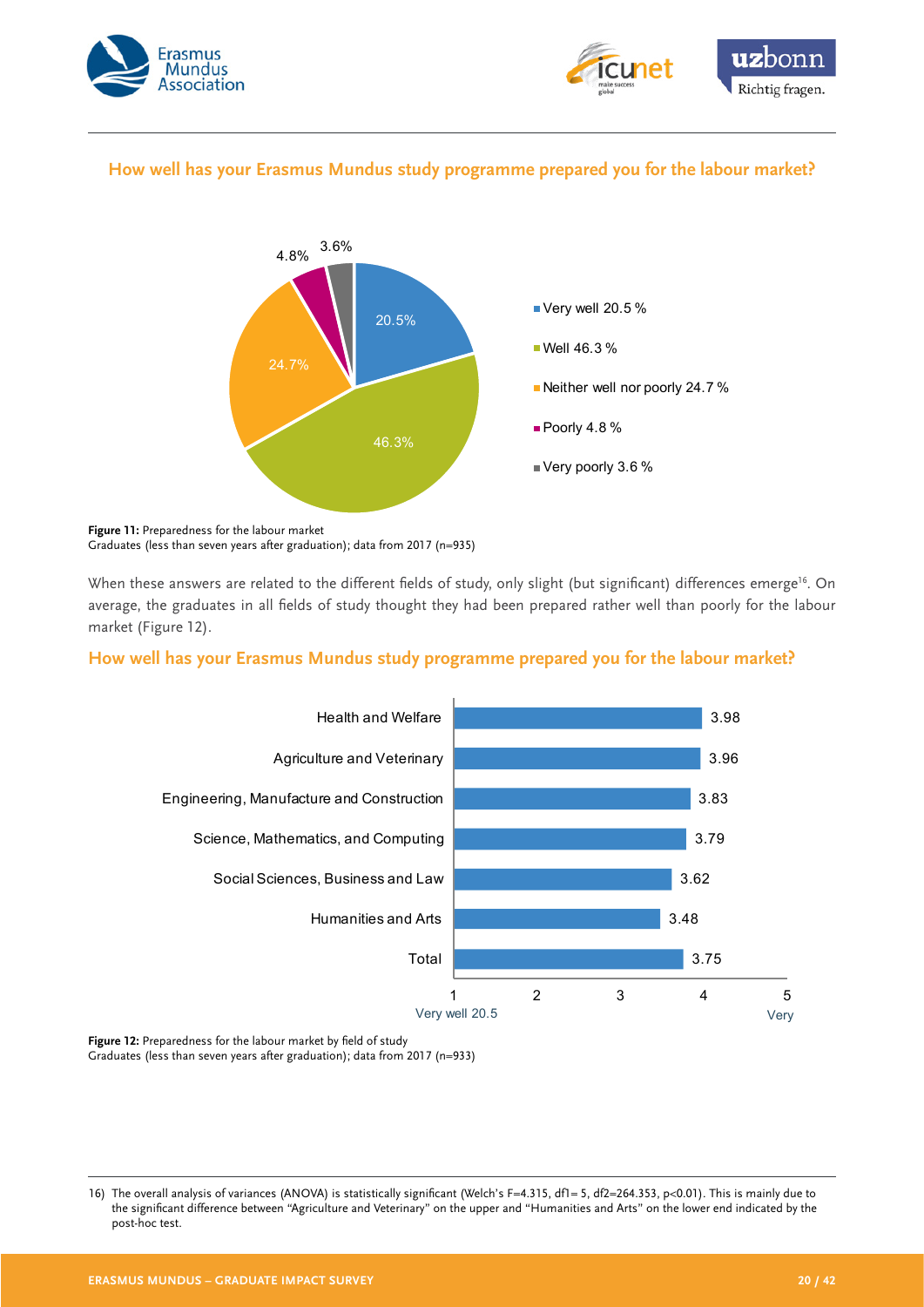



In order to determine where further improvements can be achieved, the graduates of Erasmus Mundus were asked what their study programme had lacked in terms of preparation for the labour market. As can be seen in Figure 13, the aspects graduates identified as lacking the most were "contacts to potential employers" (56.9%), "career mentoring" (49.2%) and "practical experiences" (30.6%). Other frequent mentions included "networking activities" (24.1%), "time to dedicate to career development" (23.2%) and "entrepreneurial learning" (21.3%). In contrast, relevant skills such as technical skills (12.9%), soft skills (8.7%) or subject-specific skills (5.4%) were less often seen to be lacking. Hence, it can be summarised that graduates rather observed they had shortcomings in organisational or practical aspects (e.g., establishing contacts and work experience) than lacking relevant skills. Moreover, every second graduate stated that programme provided no (or not sufficient) career mentoring.



## **What did your study programme lack in terms of preparation for the labour market?**

## **2.3 First six months after graduation**

The following section analyses what graduates did immediately, that is within the first six months, after their graduation. Answers from participants who had recently graduated (more precisely, who had graduated in 2017) are excluded in these statistics in order to receive an unaltered picture.<sup>17</sup> In the survey, whenever a question referred to the job of the participants, the term "professional job" was used and this was explicitly defined as "a job from which you can make a living". Therefore, in this context, a "professional job" comprises both full-time and part-time jobs, permanent and non-permanent jobs, and jobs which may or may not be in any way related to the graduates' fields of study.

Figure 14 shows that 68.9% of graduates entered professional life immediately after graduation in some way or the other (i.e., answering either of the following: "I looked for a professional job", "I started working in a professional job [...]", I returned to the professional job I had [...]", "I took or applied for a traineeship/internship" or "I set up my own business"). Additionally, more than a quarter of graduates (27.3%) had continued or applied for further studies as an alternative to (re-)entering the labour market.

<sup>17)</sup> In this section, the graduates were asked what they did in the first months after their graduation. For the graduates of 2017 this period might not be over yet and their answers concerning, for instance, their success on the labour market might be misleading because they are still in the process of looking for a job. Consequently, the graduates of 2017 were excluded from this part of the questionnaire.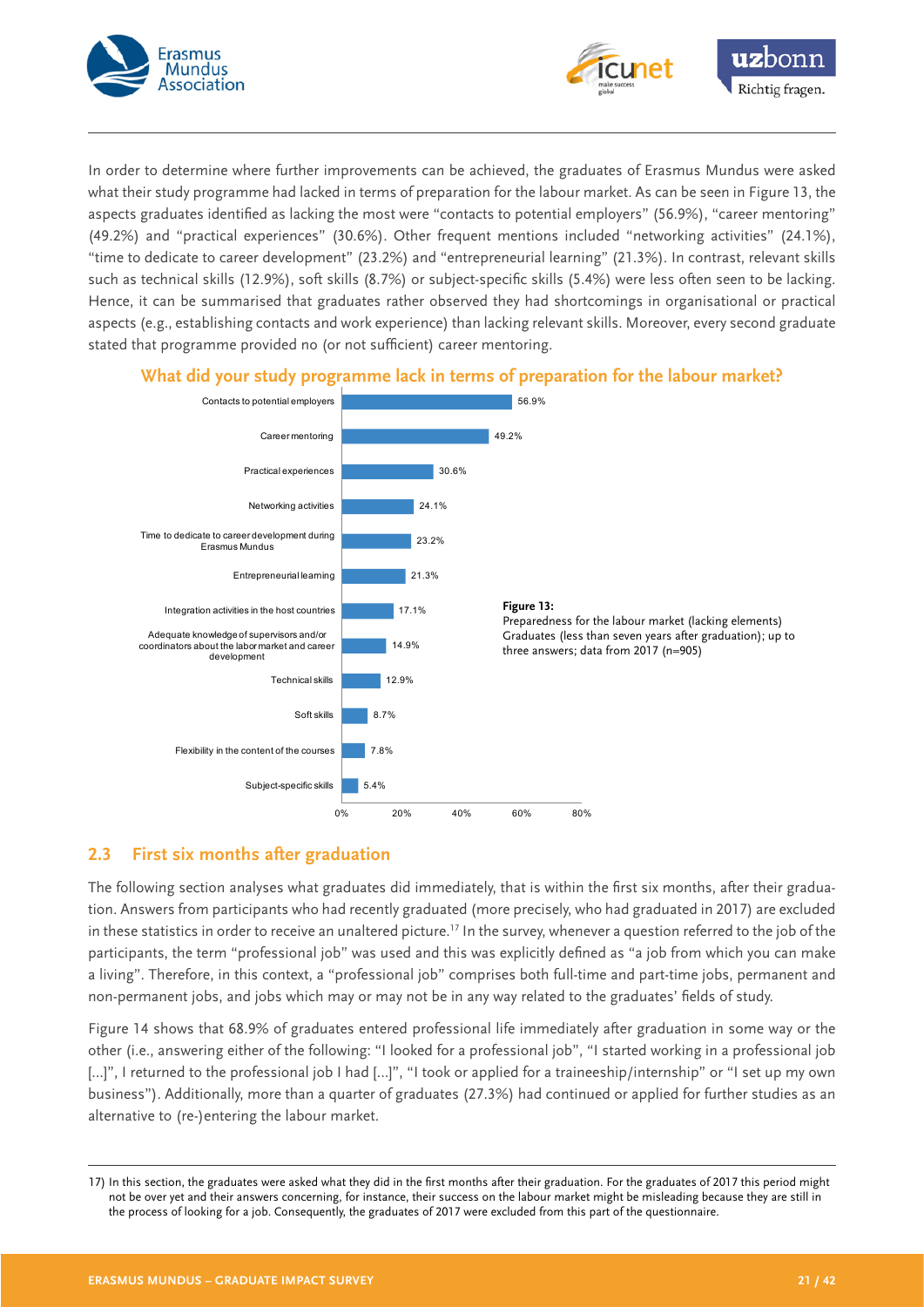



## **In the first six months after your Erasmus Mundus graduation, what did you do?**



**Figure 14:** First six months after graduation Graduates (at least one year after graduation); data from 2017 (n=1,020)

Figure 15 looks at what students plan on doing right after their graduation and reveals a similar picture. While 74.4% plan to (re-)enter professional life after their graduation in one way or another, 23.5% intend to continue their studies. According to this, slightly more graduates (27.3%) eventually continue their studies, than students plan on doing.

## **What are your plans after graduating with an Erasmus Mundus Joint Master Degree?**



**Figure 15:** Plans after graduation Students; data from 2017 (n=422)

18) Graduates that had stated one of the following (see Figure 14): "I looked for a professional job", "I started working in a professional job […]", "I returned to the professional job I had before my EMJMD/EMMC" or "I set up my own business"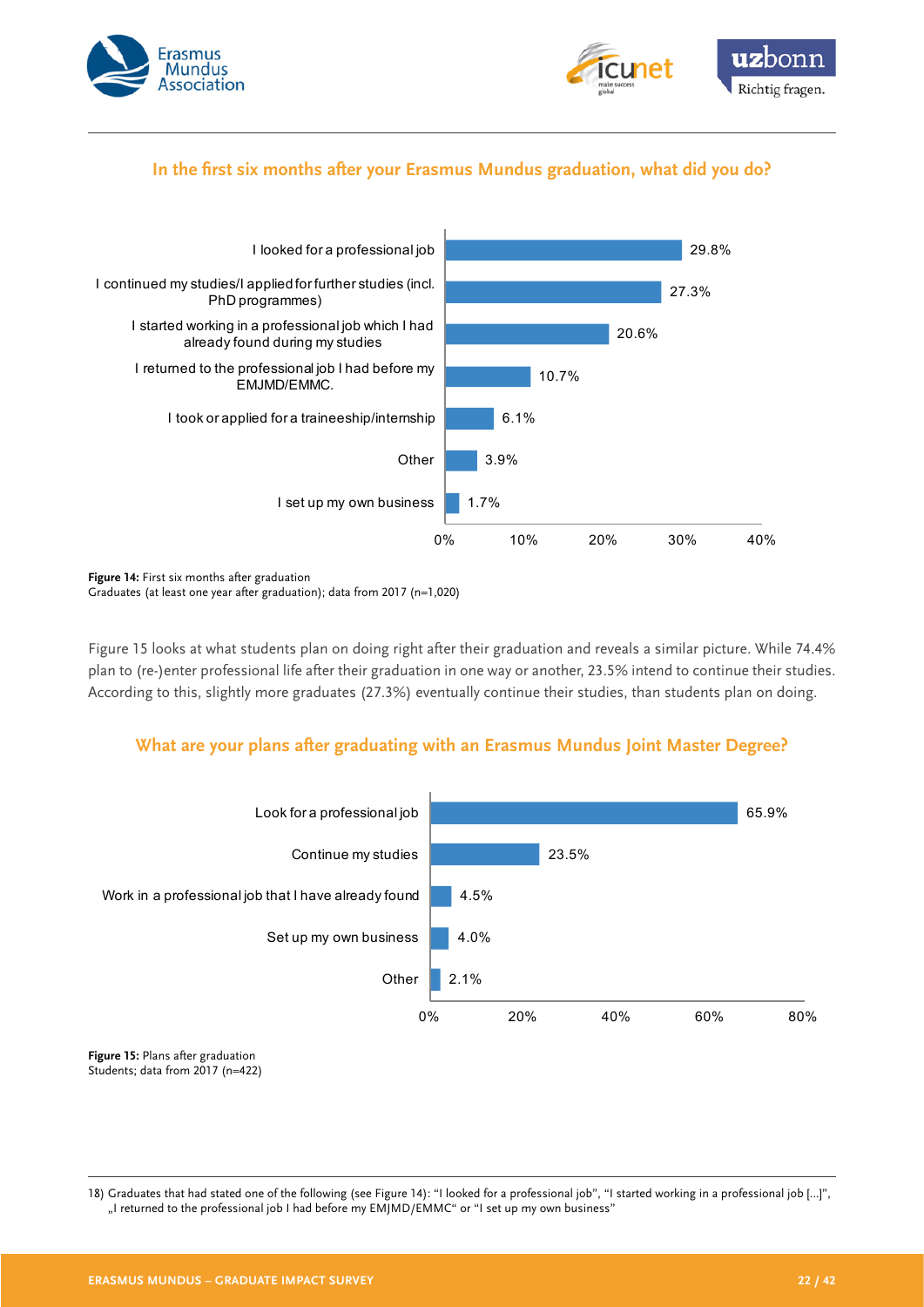



Figure 16 shows the types of further studies that graduates had pursued after graduating from Erasmus Mundus. The great majority of graduates that continued (or applied for) further studies after their graduation chose a PhD programme over another Master's programme (88.7%). More specifically, three quarters of this group said they had enrolled in (or applied for) a "PhD programme (not funded by EU)", another 13.7% stated they had enrolled in (or applied for) a European Joint Doctorate (either Erasmus Mundus or Marie Skłodowska Curie), while only 6.7% stated they had studied (or applied for) another Master's programme.



## **What kind of further studies did you pursue?**

**Figure 16:** Further studies after Erasmus Mundus Graduates (at least one year after graduation); data from 2016 and 2017 (n=520)

Figure 17 shows a statistic of those graduates that took up or applied for a job in the first six months after their graduation18. Of those graduates that planned to enter professional life after graduating, 87.2% became employed or set up their own business while 12.8% remained unemployed. In the subsequent analyses, this latter group will be referred to as "unsuccessful job-seekers". It is important to note that this number only refers to unsuccessful job-seekers immediately after graduation and does not represent the percentage of graduates that are currently unemployed. Among all respondents in 2017, the percentage of graduates who were currently unemployed and seeking a job was 5.4% (see section 2.5).

#### **Employment status after first job search**



**Figure 17**: Employment status after first job search

Graduates (at least one year after graduation) entering labour market in the first six months after graduation; data from 2017 (n=640)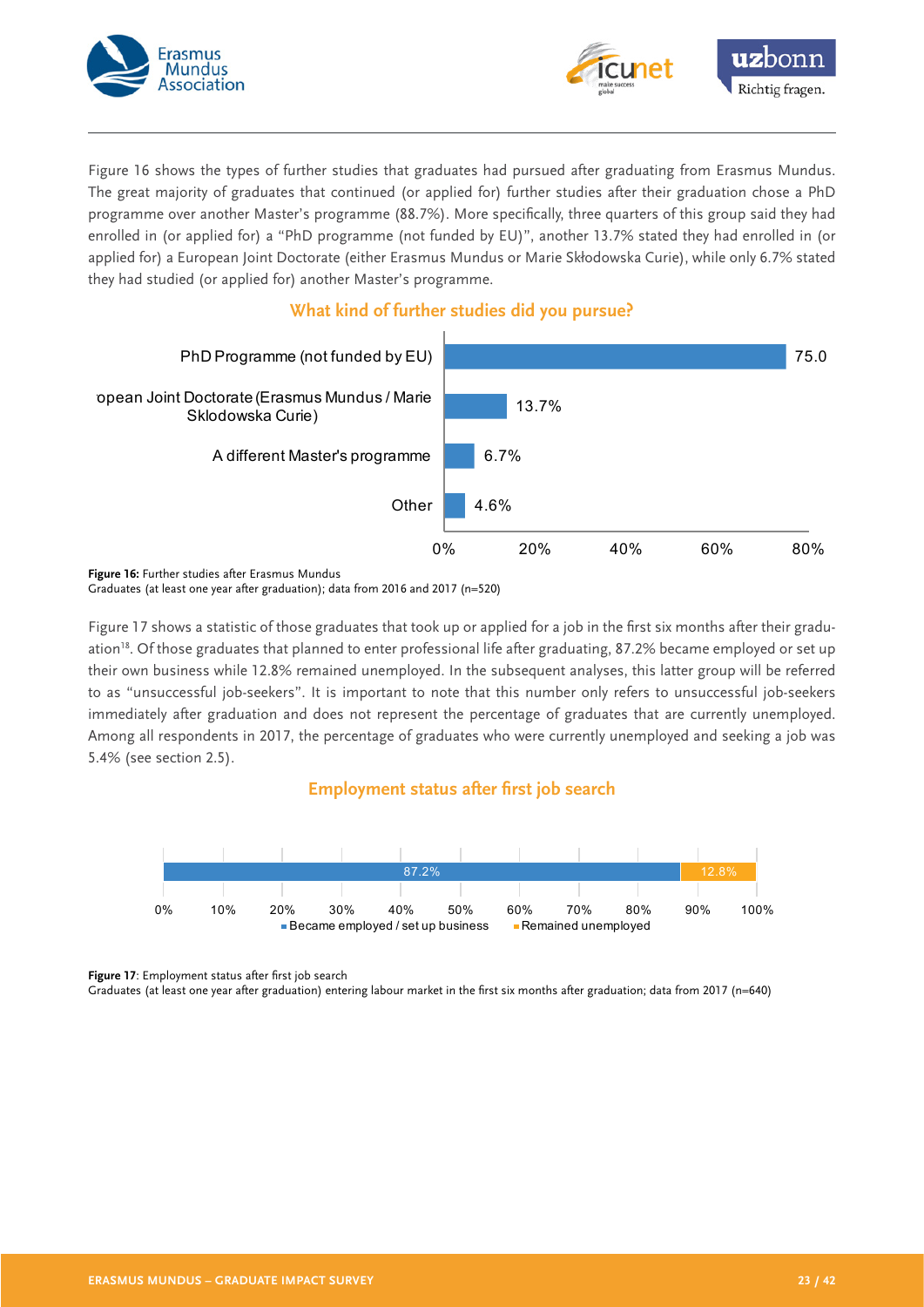



Figure 18 shows how much time the unsuccessful job-seekers<sup>19</sup> had spent looking for a job. A lot of the unsuccessful job-seekers stayed on the labour market for a long time. The vast majority (70.5%) spent more than six months looking for a job.

#### **How much time did you spend searching for a professional job?**



**Figure 18:** Time spent searching for a job (unsuccessful job-seekers) Graduates (at least one year after graduation) who remained unemployed after their initial job search; data from 2016 and 2017 (n=193)

The unsuccessful job-seekers were asked about the three most important reasons for not having found a job. Their responses are shown in Figure 19. The examined subsample of this group of participants is small (n=82) and their responses therefore not perfectly conclusive, however, it is possible to distinguish the more important from the less important reasons. The three most frequently stated reasons were "visa/work permit issues" (50%), finding "no suitable job on the market" (37.8%) and experiencing "too much competition" (35.4%). 25.6% also identified a lack of relevant skills or experiences as having been detrimental in their search for a job. Considering the observation in section 2.2 (graduates rather thought to be lacking practical experience than technical skills), the above-mentioned 25.6% most likely refer, for the most part, to relevant practical experiences. Another 15.9% of the graduates identified the problem that their Erasmus Mundus degree was not recognized as a relevant factor. However, these 15.9% represent only 13 graduates and drawing implications for all graduates is not advised.

#### **What do you think are the reasons for not having found a professional job after Erasmus Mundus?**



**Figure 19**: Reasons for not having found a professional job Graduates (at least one year after graduation) who remained unemployed after their initial job search; up to three answers; data from 2017 (n=82)

19) For the time being, the analyses of the group of unsuccessful job-seekers are bound by the limited sample size and thus not perfectly conclusive. With the coming survey years this sample will increase and it will eventually become possible to make closer examinations of this group.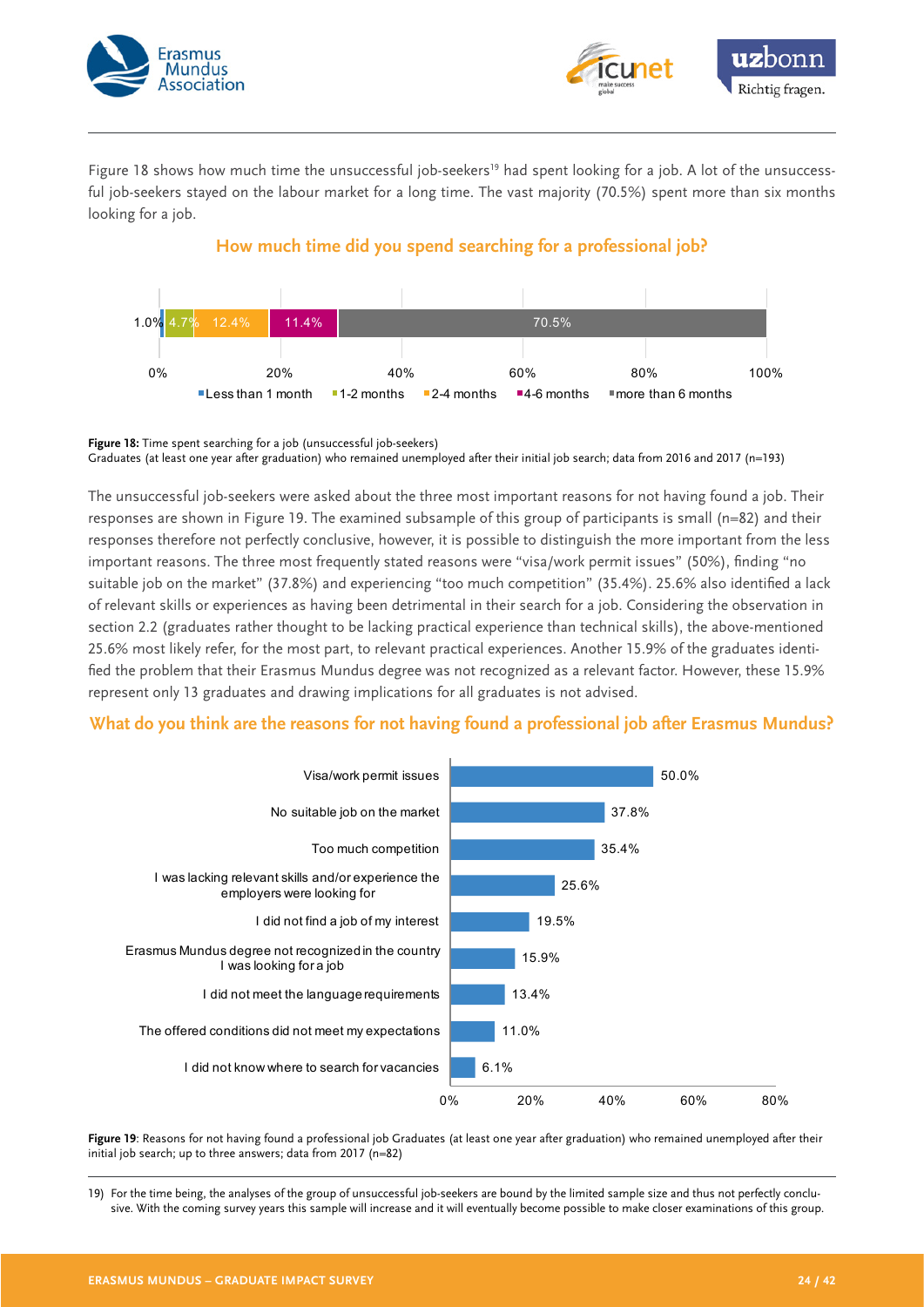



Figure 20 shows how much time **the successful job-seekers** had spent searching for the job they took on after their graduation. It can be seen that more than half of the graduates (57.2%) had found their job in the first four months while more than three quarters of the graduates (79.3%) had found their job in the first six months.

## **How much time did you spend searching for this job?**



**Figure 20:** Time spent searching for a job (successful job-seekers) Graduates (at least one year after graduation) who found a job as a result of their initial job search; data from 2016 and 2017 (n=552)

The graduates who stated they had looked for a job right after their graduation were also asked in which countries they had searched (three options were possible). Figure 21 shows the top ten choices of the graduates. Unsurprisingly, most of the participants (62.5%) mentioned their home country, while Germany, the United Kingdom, France, the Netherlands, Belgium, Spain, Italy, the United States and Sweden were also among the top ten preferred job locations. In summary, aside from their home country, graduates were mostly looking for a job in EU countries while a smaller portion also searched for a job in the United States (5.6%).

## **In which country [in which countries] were you mainly looking for a professional job?**



**Figure 21:** Preferred location of first job, top ten

Graduates (at least one year after graduation) who looked for a job after their graduation; up to three answers; data from 2017 (n=304)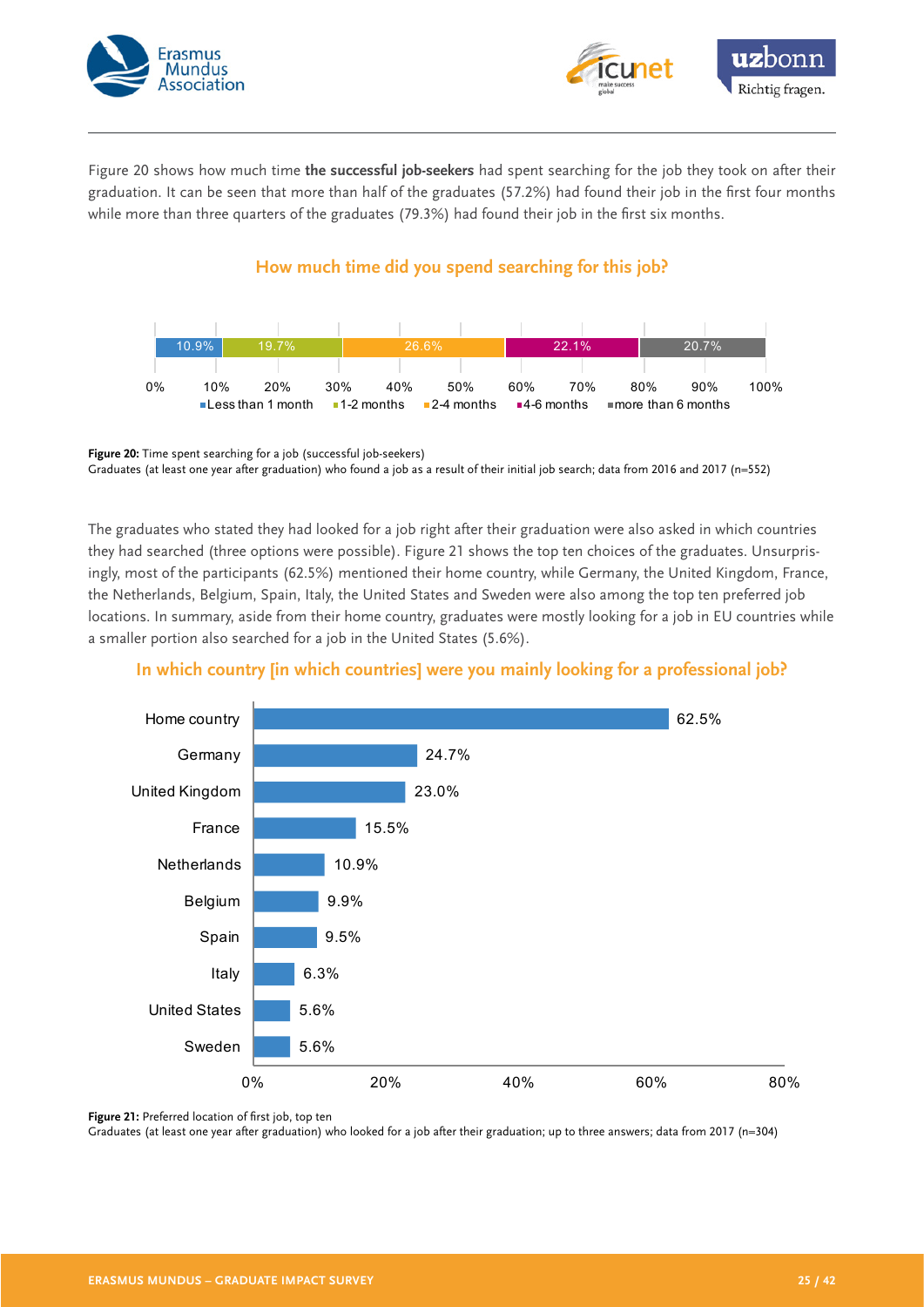



The reasons for the graduates' choices are depicted in Figure 22. The three most frequently mentioned reasons were "better job / career opportunities" (53.5%), "I like the work and living environment" (46.9%) and "family reasons / private life" (43.2%).

## **Why were you looking in this country [these countries] specifically?**



**Figure 22:** Reasons for preferred job location

Graduates (at least one year after graduation) who looked for a job after their graduation; data from 2017 (n=303)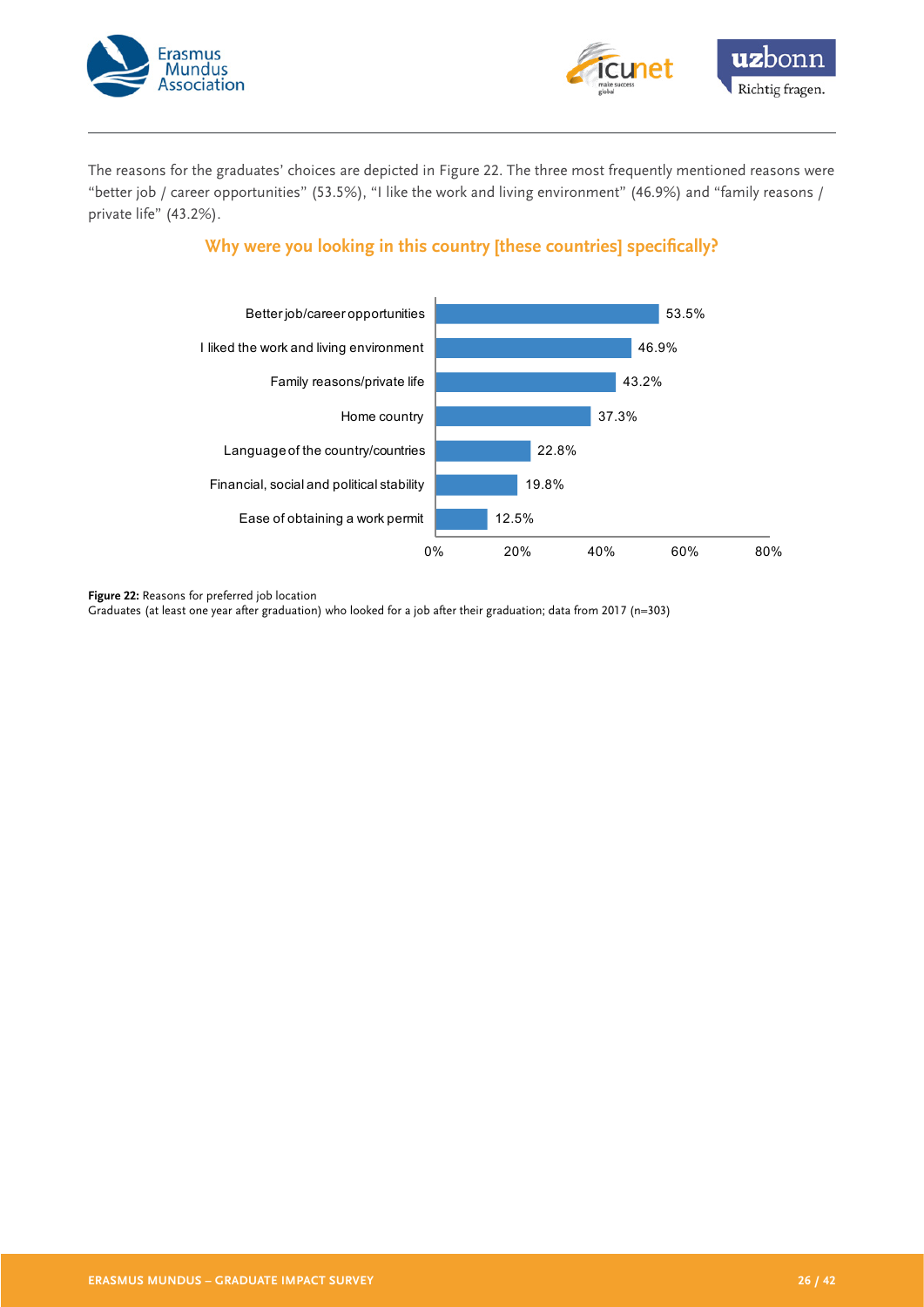



## **2.4 First job after graduation**

To learn more about the career of Erasmus Mundus graduates, those that became employed immediately after graduating were asked a series of follow-up questions about this job (e.g., its location). As Figure 23 shows, in more than half of the cases (57.7%) this was their home country. The remaining graduates had found a professional job outside their home countries - the United Kingdom (6.3%) and Germany (6.3%) being the most frequently mentioned locations. Nearly a third of the graduates, who did not return to their home country, became employed in the EU (29.7% - not shown in any figure).



#### **In which country did you eventually find your professional job?**

**Figure 23:** Location of first professional job,

top ten Graduates (at least one year after graduation) who looked for a job after their graduation; data from 2017 (n=222)

Figure 24 reveals whether graduates actually found their job in the location where they had predominantly looked for one. As can be seen, the majority of graduates (60.4%) were able to find a job in their most preferred job locations. Furthermore, 89.2% found their job in one of their first three locations of choice while only 10.8% took on a job elsewhere. From these figures, it can be concluded that graduates mostly find their jobs in their preferred job locations.

#### **In which country did you eventually find your professional job? (preferences)**



**Figure 24:** Location of first professional job (preferences met)

Graduates (at least one year after graduation) who looked for a job after their graduation; data from 2017 (n=222)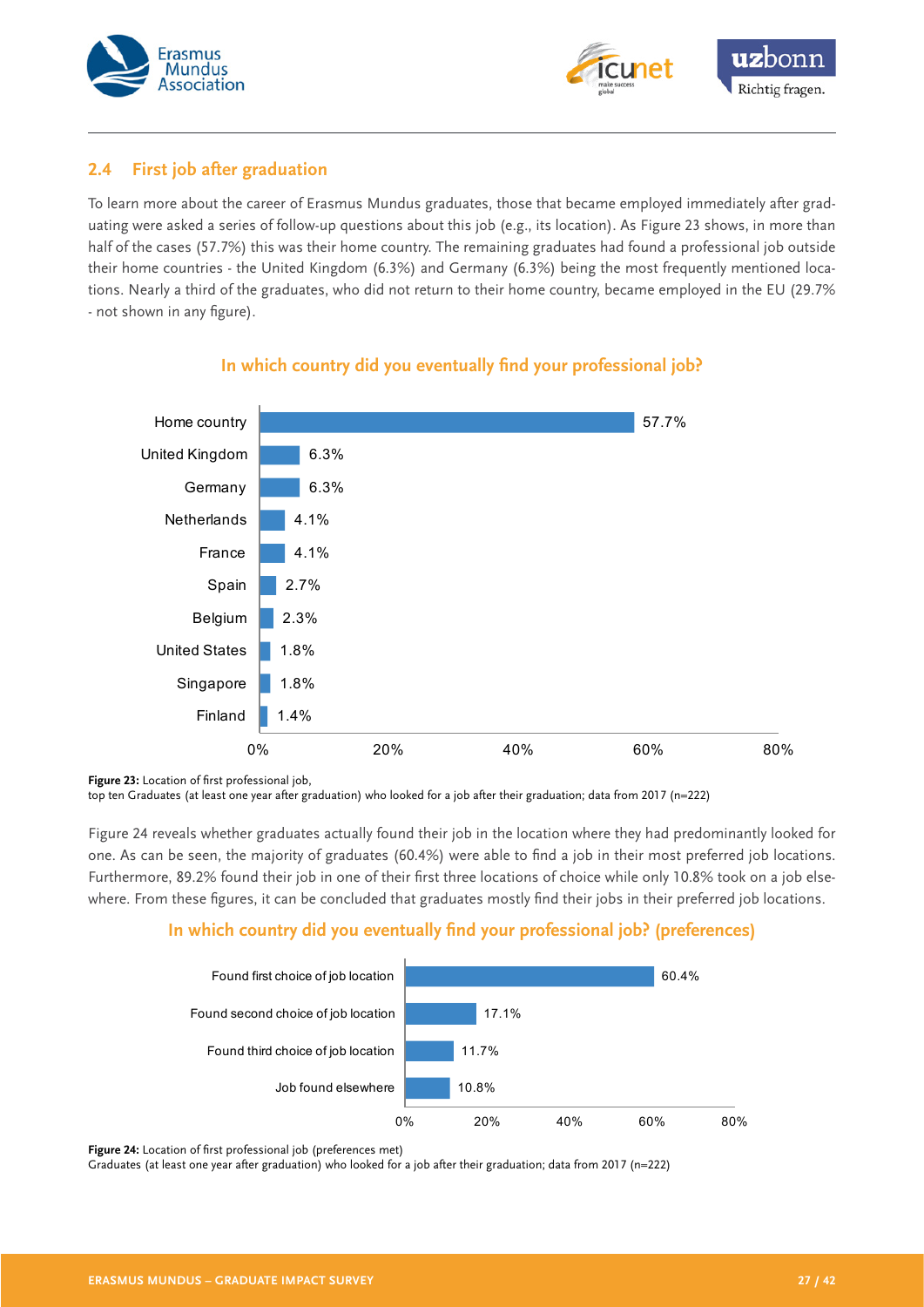



The survey also investigated the extent to which the new job of the graduates was related to their field of study. Figure 25 shows that the jobs graduates started after Erasmus Mundus were strongly related to their field of study during Erasmus Mundus: While 87.9% stated that their job was at least "somewhat related" to their field of study, 69.6% stated their job was at least "mostly related" and 45.8% thought that their job was even "highly related" to their field of study. Where do you personally see the greatest impact of Erasmus Mundus?

## **To what extent was the field of study of your EMJMD/EMMC related to your first professional job after graduating from Erasmus Mundus?**



**Figure 25:** Relatedness of job and Erasmus studies

Graduates (at least one year after graduation) who started a professional job after their graduation; data from 2017 (n=432)

Furthermore, the graduates were asked to name the three most important reasons for their employers to hire them. Their answers are shown in Figure 26.

## **Which of the following factors do you think were the most important for your first employer (after your graduation)?**



**Figure 26:** Employability factors

Graduates (at least one year after graduation) who started a professional job after their graduation; up to three answers; data from 2017 (n=432)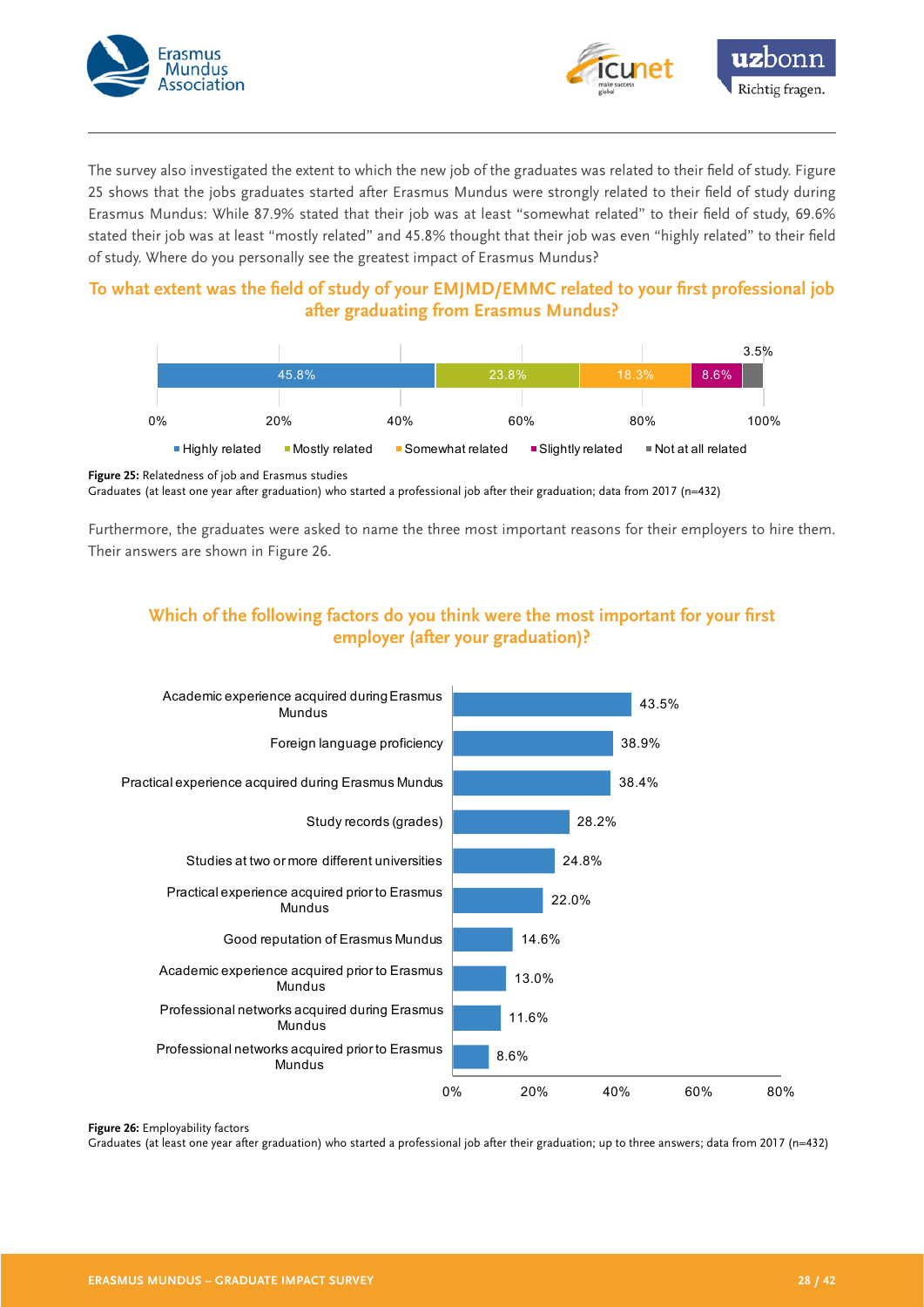



43.5% thought the "academic experience acquired during Erasmus Mundus" was one of the three most important reasons why they had been hired. 38.9% thought this to be the case for their "foreign language proficiency". A large percentage of graduates also stated that "practical experience acquired during Erasmus Mundus" was an important employment criterion (38.4%).

The importance of foreign language proficiency is further supported by the fact that the professional jobs of graduates usually have an international dimension (see Figure 27). As can be seen, the level of internationalisation regarding both the contact with customers as well as the collaboration with colleagues was considered high. 80% of the graduates who had taken on a professional job following their graduation stated this job had been at least somewhat international when it came to dealing with customers. The collaboration with colleagues was evaluated similarly: 79.8% of the graduates said that their job was at least somewhat international in this regard.



## **How international was the job in terms of contact with customers [collaboration with colleagues]?**

**Figure 27:** Internationality of the job

Graduates (at least one year after graduation) who started or came back to a professional job after their graduation; data from 2017 (n=431)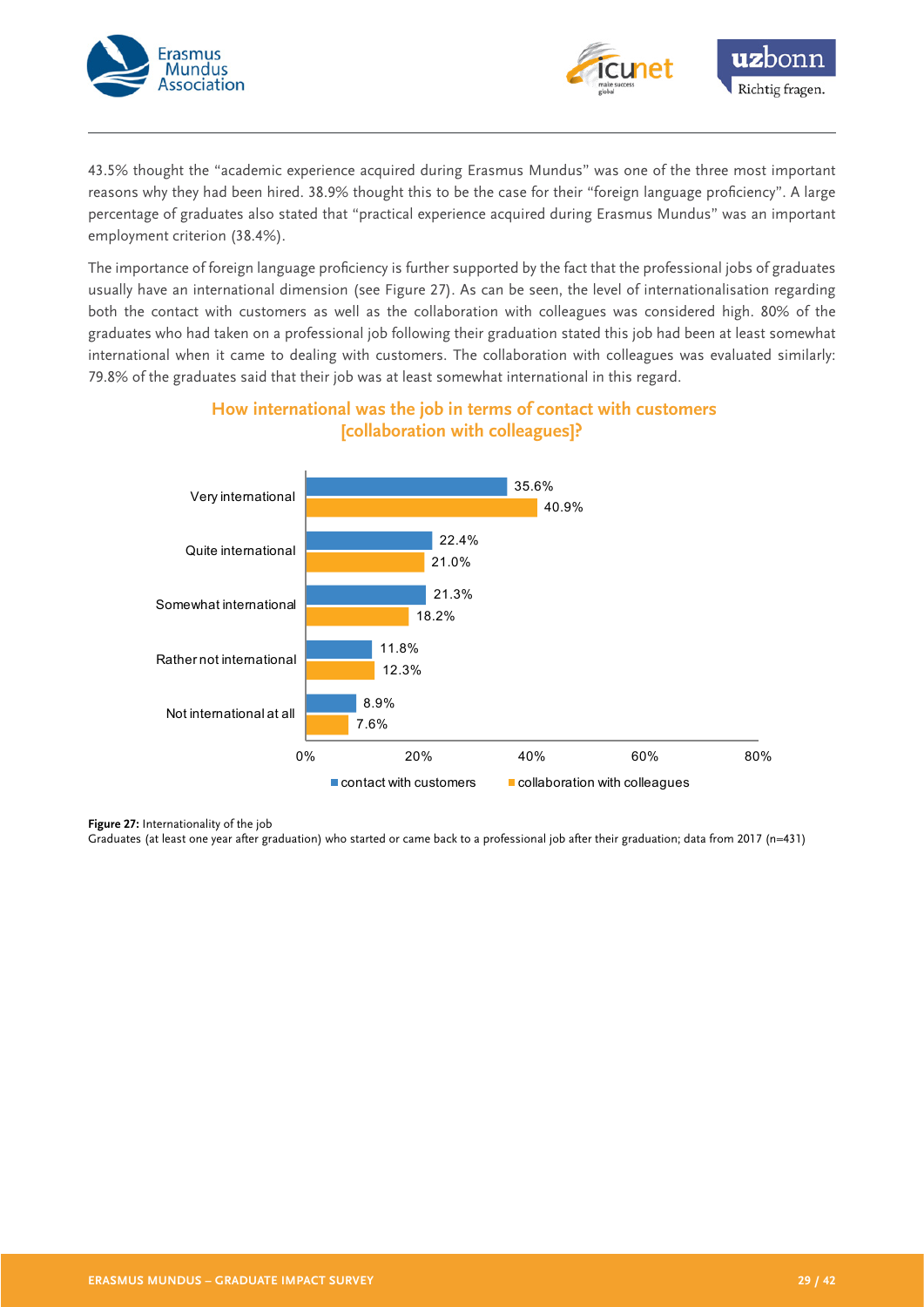



#### **2.5 Current occupation**

Figure 28 shows the occupation of the graduates at the time of the survey. As can be seen, most graduates (60.2%) were employed. In accordance with the observation that many graduates of Erasmus Mundus chose to pursue further studies after their graduation, 23.9% of the graduates stated they were taking part in a PhD or Master's programme at the time of the survey. The number of EMJMD/EMMC graduates who were unemployed and looking for a job is low (5.4%).



#### **What is your current occupation?**

**Figure 28:** Current occupation Graduates (at least one year after graduation); data from 2017 (n=1,020)

The employed (or self-employed) graduates were asked how satisfied they were with their current occupation. As can be seen in Figure 29, almost all of the graduates (95.3%) were at least "somewhat satisfied" with their occupation. 81.7% were at least "fairly satisfied" and 42.4% were "very satisfied". Only 4.6% of the graduates who were employed or self-employed at the time of the survey stated they were "not satisfied" with their current occupation.

## **How satisfied are you with your current occupation?**



**Figure 29:** Satisfaction with current occupation

Graduates (at least one year after graduation) who were employed or self-employed; data from 2017 (n=947)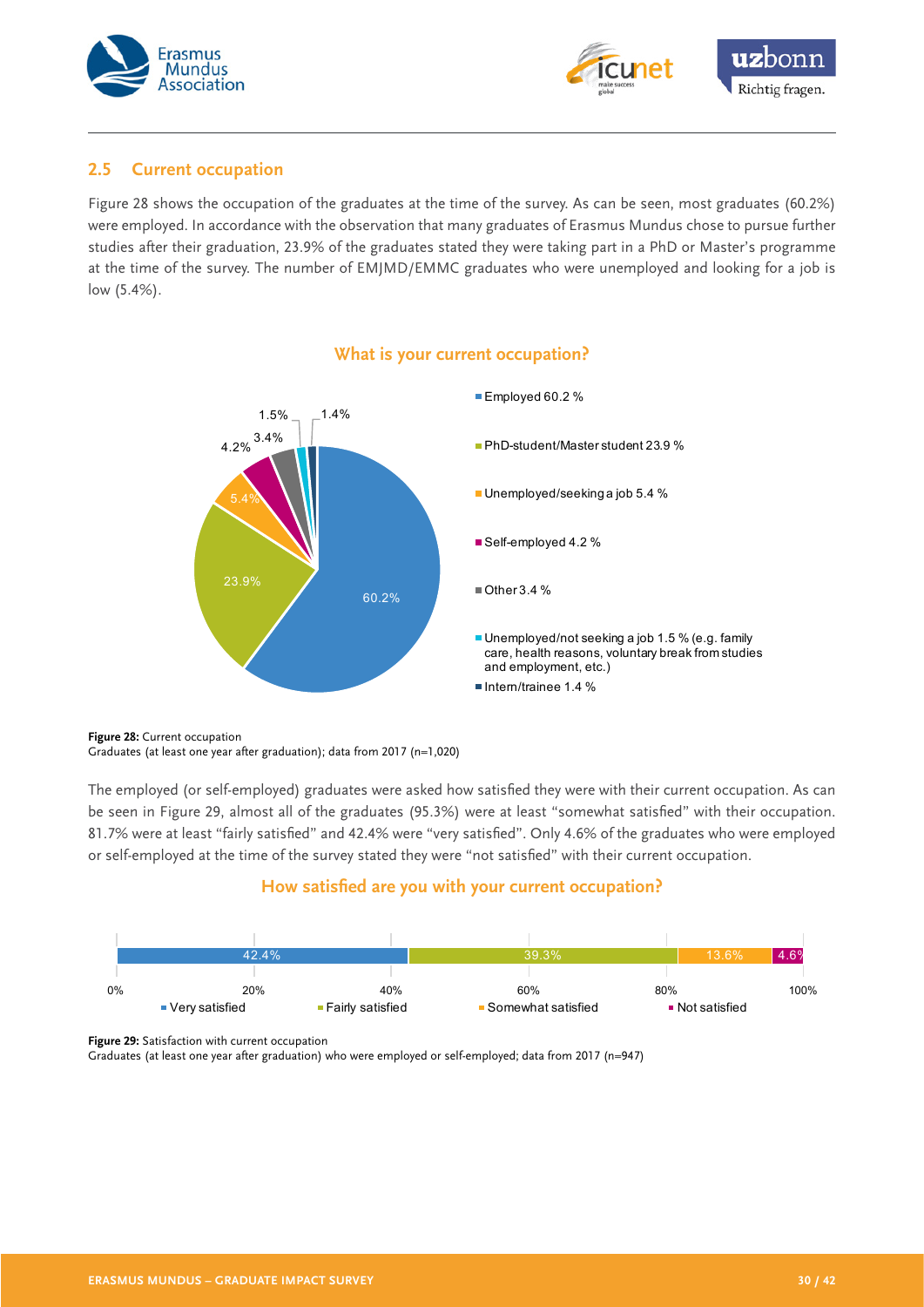



#### **2.6 Competencies**

In order to evaluate whether the EMMC/EMMJD focuses on teaching students practically relevant competencies, the following analysis was conducted. Graduates were asked to assess to what extent a certain competency was required in their first professional job after graduating and to what extent their EMMC/EMMJD contributed to the development of this competency. The competencies are sorted in descending order of the respective mean differences: Competencies which were required to a higher extent than the Master's programme contributed are listed on the top. Competencies to which the Master's programme has – in the opinion of the graduates - more than sufficiently contributed are listed at the bottom.



## **Required / contributed competencies:**

■ To what extent are/were the following competencies required for your professional job(s) after the graduation from your EMJMD/EMMC ?

■ To what extent do you think your EMJMD/EMMC has contributed to the development of these competencies ?

**Figure 30:** Required competencies vs. contribution by Erasmus Mundus

Graduates (at least one year after graduation) who started a professional job after their graduation; data from 2017 (n=432)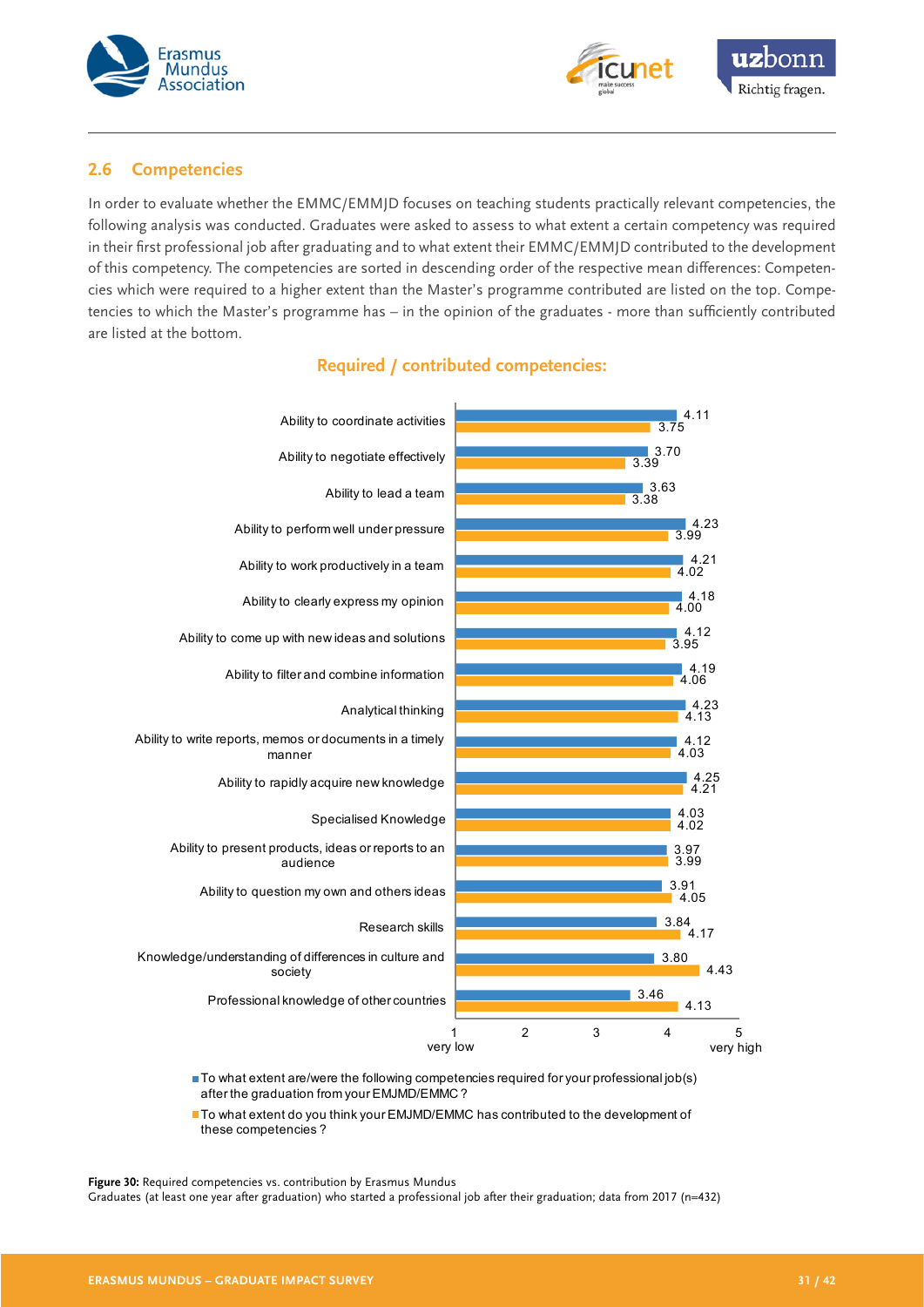



All in all, the graduates mostly rated the requirements of the competencies as slightly higher than the respective contributions, but these differences cannot be considered remarkable. However, the students considered the contribution to all competencies more than fair (1=very low, 3=fair, 5=very high), hence, there is no immediate need for improvement.

In relative terms, the graduates saw a high contribution of their EMJMD/EMMC to their "professional knowledge of other countries", their "knowledge/understanding of international differences in culture and society" and their "research skills" while, at the same time, deeming these rather less important for their job in comparison to other competencies. Their "ability to coordinate activities", "[…] to negotiate effectively" and "[…] to lead a team", however, was not sufficiently developed according to the graduates.

In absolute terms, the contribution of the programmes to "knowledge/understanding of international differences in culture and society" (M = 4.43), the "ability to rapidly acquire new knowledge" (M = 4.21) and "research skills" (M = 4.17) was the highest according to the graduates.

Figure 31 clarifies whether the Erasmus Mundus students perceived any shortcomings in the area of language acquisition during their programme. All in all, 90.7% of the students and the graduates of 2017 rated the increase in their foreign language skills due to their Master's programme as at least fair and still 61.4% rated the increase as "rather high" or "very high". In section 2.4 it was observed that foreign language skills are an important factor for the employability of the Erasmus Mundus graduates. Hence, it can be concluded that Erasmus Mundus prepares the majority of graduates adequately for the labour market in this domain<sup>20</sup>





**Figure 31:** Improvement in non-native language skills

Students and graduates (less than two years after graduation); data from 2017 (n=863)

#### **2.7 Professional life before Erasmus Mundus**

The survey also asked about the employment status of the participants prior to their EMJMD/EMMC. As Figure 32 shows, the majority of students and graduates had been employed: 61.3% had already had a job which was suitable to make a living from before they entered the Erasmus Mundus programme.

#### **Did you have a professional job before starting your EMJMD/EMMC?**



**Figure 32:** Professional life before Erasmus Mundus Students and graduates; data from 2017 (n=1,740)

20) This conclusion only holds if the foreign language skills in which students improve during their programme are the same as those needed on the respective labour market.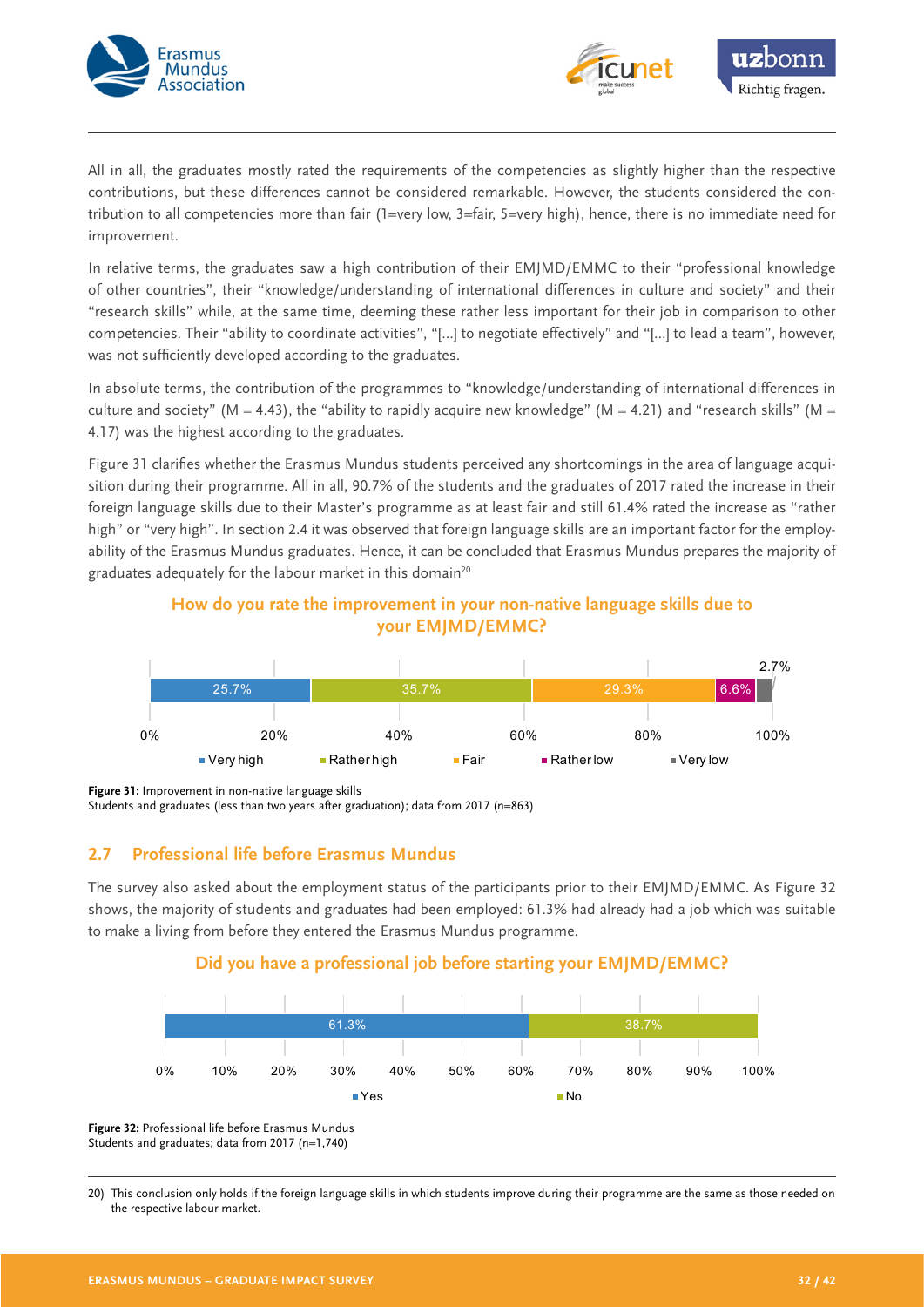



#### **3 Profile of Erasmus Mundus**

One of the three objectives of the Erasmus Mundus programme is to "increase the quality and the attractiveness of the European Higher Education Area (EHEA)" (Erasmus+ Programme Guide, 2017). In order to provide evidence whether this objective is being achieved, the following chapter will focus on the following two topics: The reasons for students to choose Erasmus Mundus as a Master's programme and the visibility of Erasmus Mundus.

#### **3.1 Reasons for taking an EMJMD/EMMC**

Students and graduates that had recently graduated were asked what had convinced them to choose Erasmus Mundus as a Master's programme. To gain a more differentiated view, the participants could choose up to three answers to this question. As can be seen in Figure 3321, the strongest argument for the participants in 2016 and 2017 was the Erasmus Mundus scholarship. More than half of the participants (59.1%) named the "scholarship" as one of the three most important reasons for beginning an EMJMD/EMMC. The second and third most frequently mentioned aspects were "the possibility to live and study in Europe" (49.6%) and "the academic level of Erasmus Mundus universities" (37.5%).

#### **What convinced you to choose Erasmus Mundus as a master's programme?**



**Figure 33:** Reasons for choosing Erasmus Mundus as a Master's programme

Students and graduates (less than two years after graduation); up to three answers; data from 2016 and 2017 (n=1,564)

21) In order to guarantee a certain degree of actuality, only the graduates of the recent years are accounted for in this chart.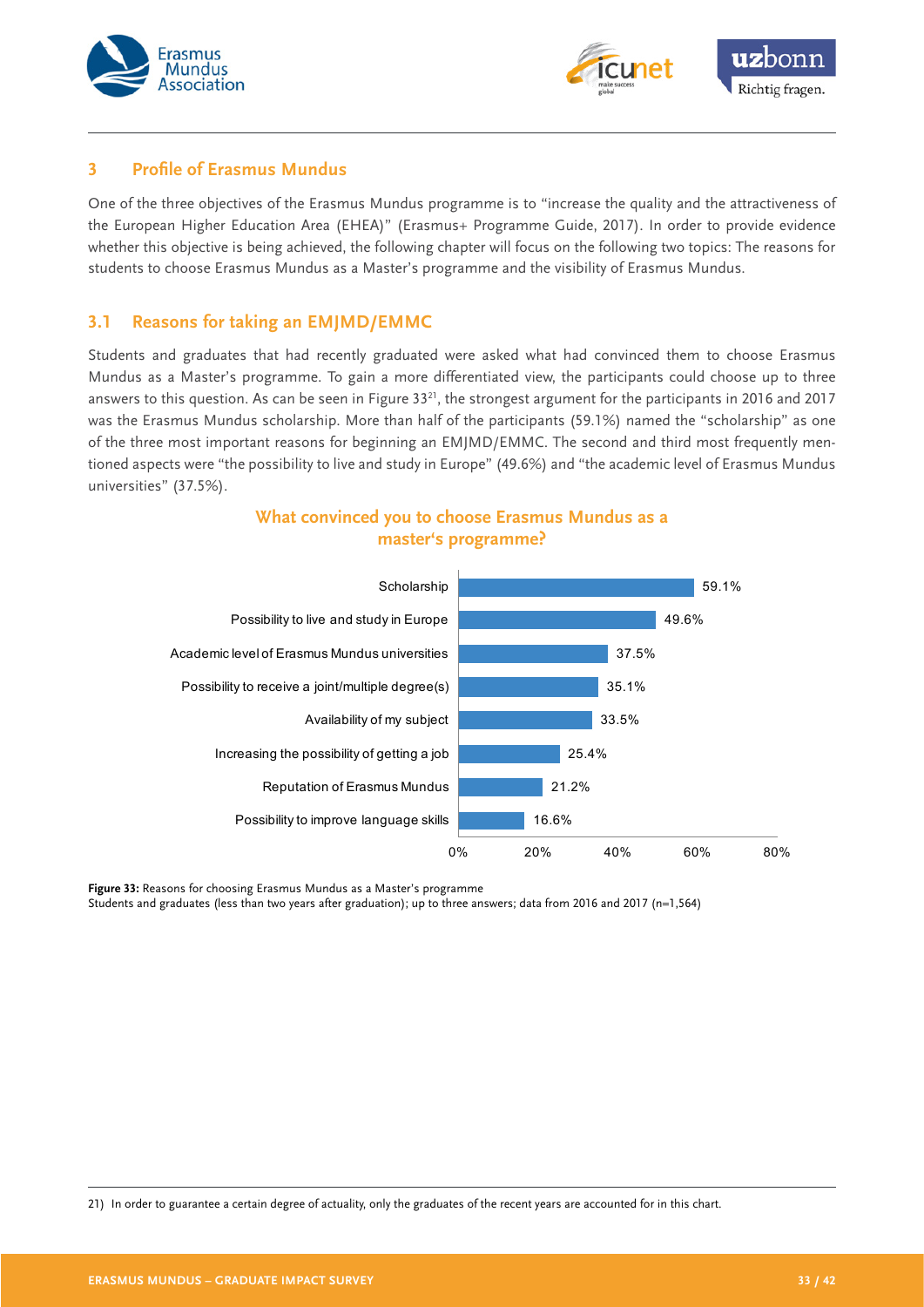



Figure 34 depicts the reasons for choosing an EMJMD/EMMC sorted by cohorts (starting year). This analysis also includes older cohorts in order to determine whether the reasons for choosing Erasmus Mundus change over time. The motivational aspects that did not show any noteworthy developments ("availability of my subject", "possibility to receive a joint/multiple degree(s)") were omitted in this chart in favour of those aspects that did change.

#### **What convinced you to choose Erasmus Mundus as a Master's programme?**



**Figure 34:** Reasons for choosing Erasmus Mundus as a Master's programme by cohorts Students and graduates; data from 2016 and 2017 (n=3,315)

Comparing the statements of the participants who started the programme in its earlier years to the statements of the participants who recently enrolled, it can be seen that although the order of relevance of the different motivational aspects has only marginally changed, there are remarkable differences in the percentages. While the scholarship has been the single most relevant reason for studying an EMJMD/EMMC for the graduates from all cohorts, the percentage of students mentioning it has decreased significantly (Spearman's-ρ=-0.186; p<0.001; N=3,332). The importance of the possibility of living and studying in Europe has also reduced significantly (Spearman's-p=-0.077; p<0.001; N=3,332) as has the importance of the academic level of Erasmus Mundus universities (Spearman's-p=-0.048; p<0.005; N=3,332).

The analysis further suggests that the reputation of the Erasmus Mundus programme increasingly became a more important reason to choose an Erasmus Mundus Master's programme. Additionally, improved job opportunities and the possibility to improve language skills have gained importance as reasons to take part in the Erasmus Mundus programme. These effects were all found to be significant: "increasing the possibility of getting a job" (Spearman's-ρ=0.155; p<0.001; N=3,332), the "reputation of Erasmus Mundus" (Spearman's-ρ=0.124; p<0.001; N=3,332) and the "possibility to improve language skills" (Spearman's-ρ=0.048; p<0.005; N=3,332).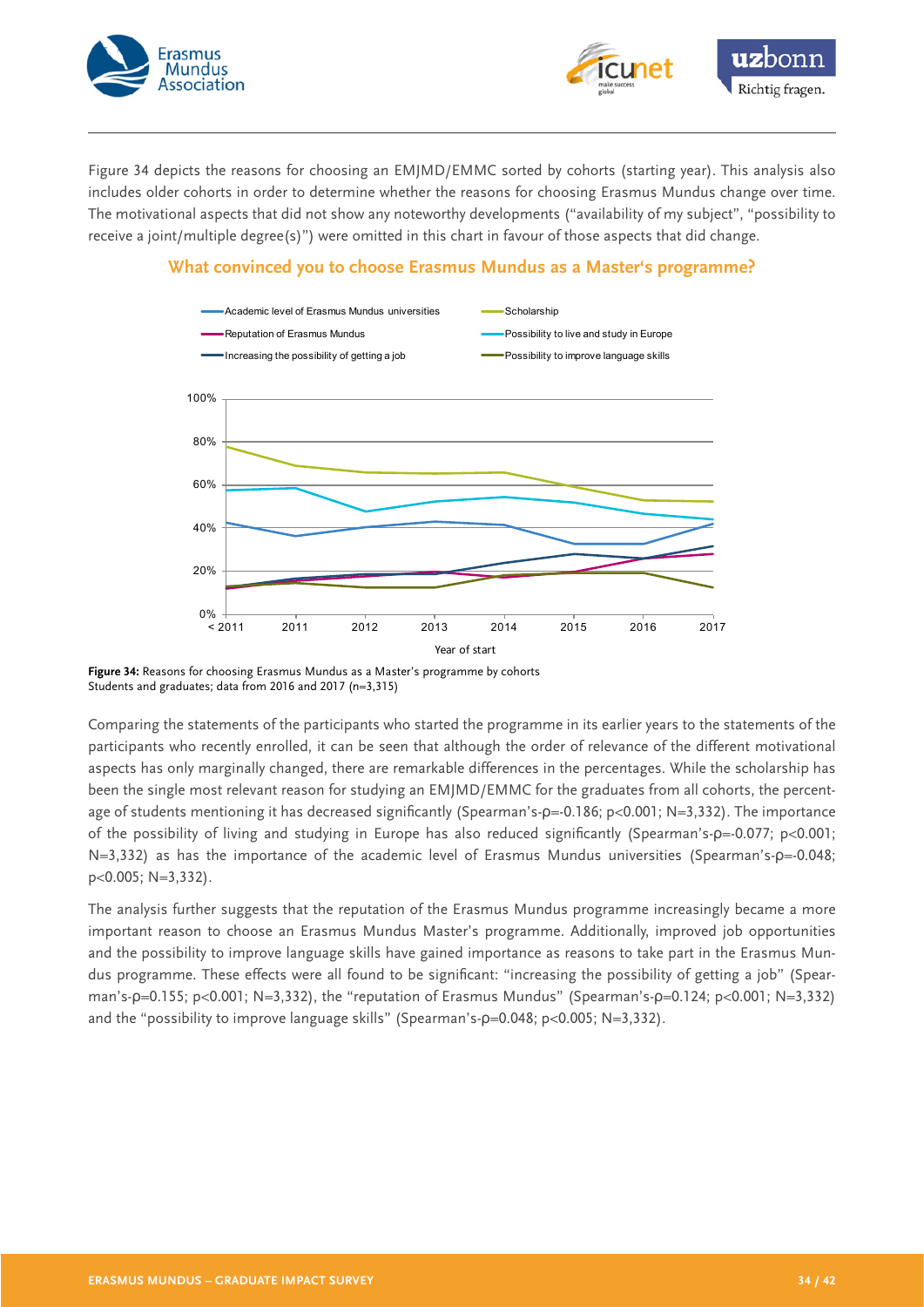



#### **3.2 Visibility of Erasmus Mundus**

In order to assess the visibility of the Erasmus Mundus programme in the world, this chapter will investigate how well Erasmus Mundus was known in the respective home countries and how the participants found out about the programme.

Figure 35 shows how well known Erasmus Mundus was according to the survey participants of 2017 in their respective home countries. All in all, more participants rated the programme as well-known than as unknown. However, the distribution of mentions is fairly even, so that it can neither be concluded that the awareness of the programme is especially high nor especially low.

#### **How well known is Erasmus Mundus in your home country?**



**Figure 35:** Awareness of Erasmus Mundus in 2017 Students and graduates; data from 2017 (n=1,740)

The level of awareness of Erasmus Mundus that was assessed in 2017 has slightly (but not significantly) increased compared to the level of awareness that was assessed in 2016 (see Figure 36). This is an especially positive result considering the continuous and significant decrease of awareness in recent survey years (2013-2017)<sup>22</sup>: Spearman's-ρ=-0.029; p=0.01; N=7,926).

#### **How well known is Erasmus Mundus in your home country?**



**Figure 36:** Awareness by survey years Students and graduates; survey years 2013 - 2017 (n=7,926)

22) This decrease is still significant if the varying composition of participants in the different survey years is taken into account (e.g., the increasing percentage of graduates and students coming from the EU – a region in which the awareness of Erasmus Mundus is quite low, see Figure 37)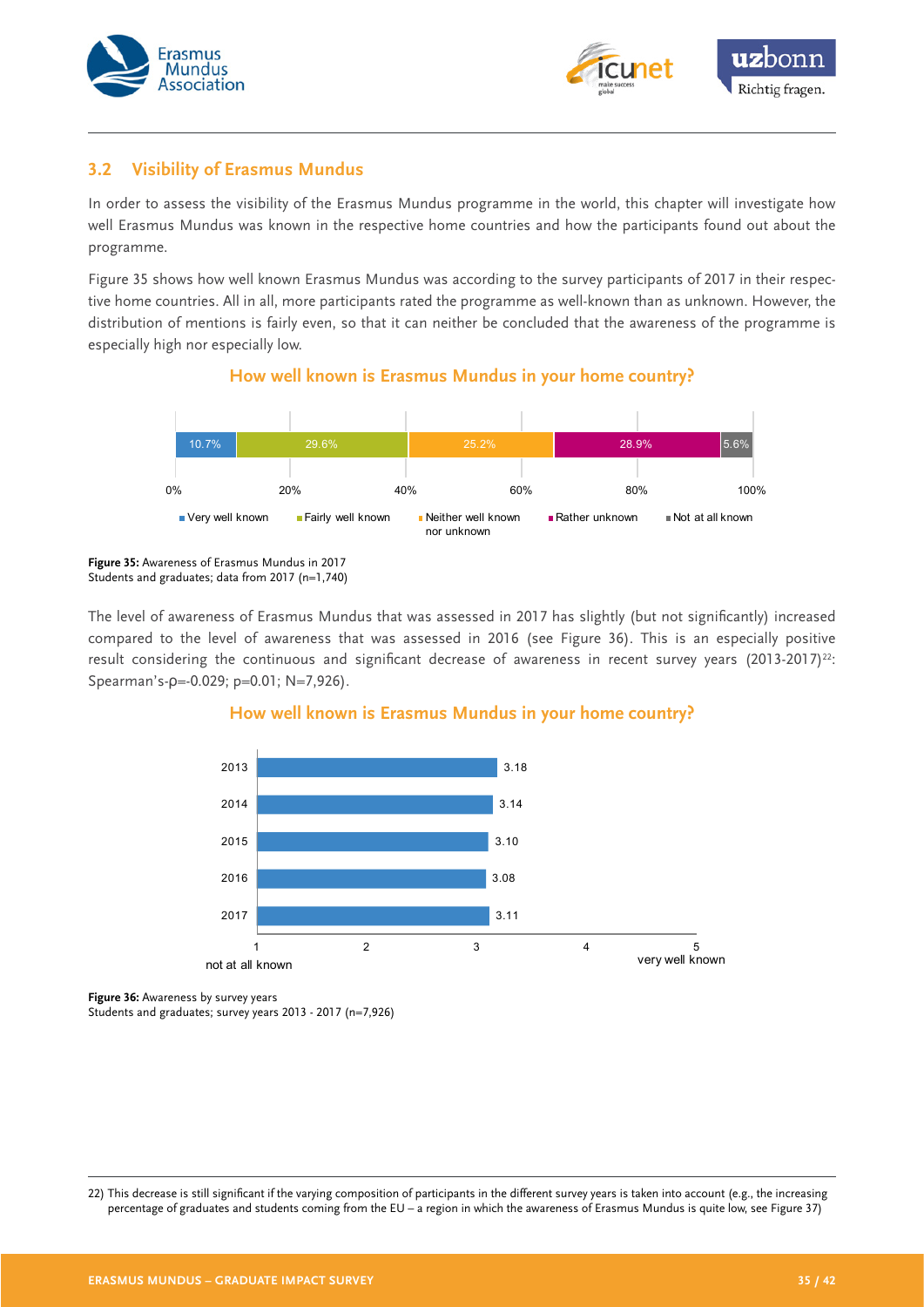



Figure 37 shows how well known the Erasmus Mundus programme was in the different home regions according to the participants of the 2017 survey. As can be seen, there are regions where Erasmus Mundus is considered rather well known (foremost on the Asian and African continent) and regions where Erasmus Mundus is considered rather unknown (in Oceania, the Americas and the EU). According to the participants, the level of awareness in non-EU European countries is moderate.



## **How well known is Erasmus Mundus in your home country?**

**Figure 37:** Awareness by region of origin Students and graduates; data from 2017 (n=1,716)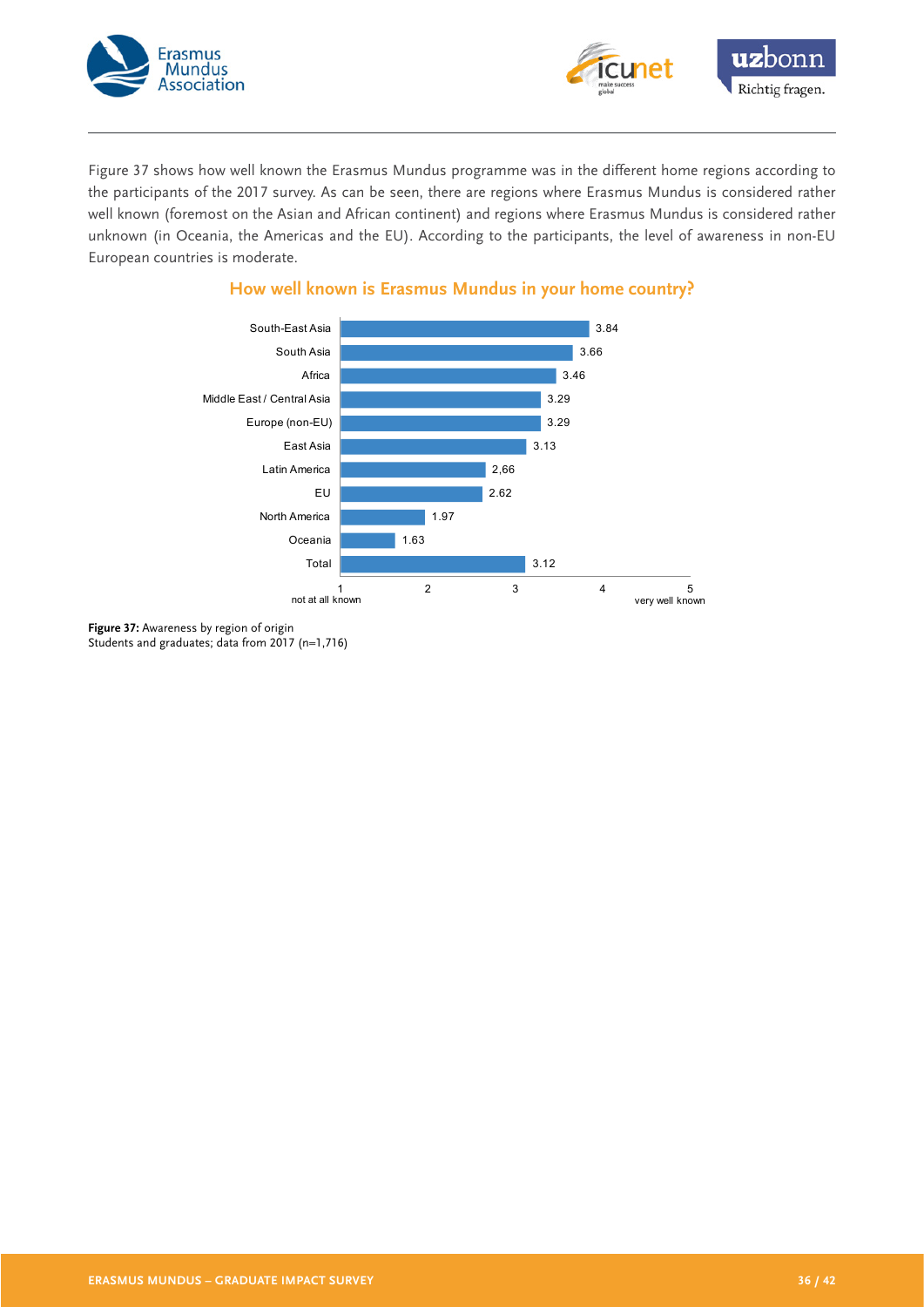



The internet appears to be the single most important source to find out about Erasmus Mundus, while word of mouth and participants' home university are of somewhat lower but still notable importance. Figure 38 provides more information on the channels through which students learned about the programme. As can be seen, most students (52.9%) found out about Erasmus Mundus on the internet. Their friends (18%) were the second most important source of information, followed by their home university (11.5%) and other Erasmus Mundus students or alumni (11.2%).



## **How did you find out about the Erasmus Mundus Programme?**

**Figure 38:** Initial sources of information

Students and graduates (less than two years after graduation); single choice; data from 2017 (n=890)

In summary, the level of awareness of Erasmus Mundus in the home countries of the participants is moderately high and has increased compared to 2016. However, taking into account all survey years (from 2013 to 2017), the awareness has decreased. Furthermore, the level of awareness was evaluated very differently in the different regions of the world. Students mostly found out about the Erasmus Mundus programme on the internet, but also quite often by word of mouth and/or at their home university. The reputation of the programme, on the other hand, is continuously increasing. Efforts to promote Erasmus Mundus even further are therefore likely to be successful.

<sup>23)</sup> Based on the present data, it cannot be determined whether students who returned to their region of origin actually returned to their home country.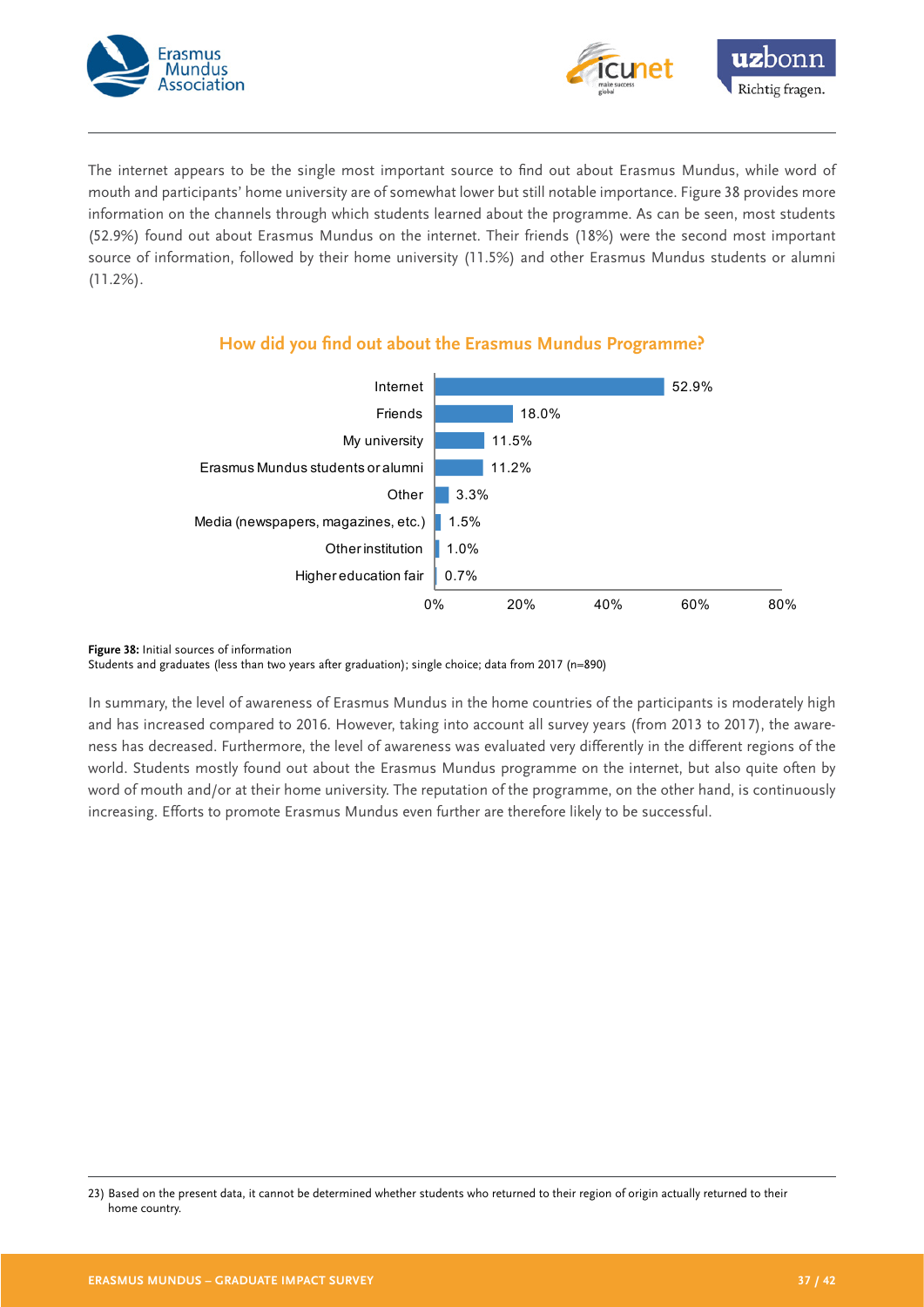



#### **4 Places of residence and mobility**

As students from all over the world apply for Erasmus Mundus, it is of particular interest to explore how many graduates stay in the EU after their graduation. Since Erasmus Mundus students get to know the EU through their studies, the number of graduates remaining in the EU may serve as an indicator for the EU's attractiveness as a place to work and study. The following chart (Figure 39) shows where the graduates (who were not originally from the EU) lived at the time of the survey. It is structured by region of origin and shows that at least 23.7% (originally from North America) to at most 58% (originally from Africa) of graduates stayed in the EU after their graduation. The majority of graduates (originally not from the EU) were living in the EU (47.3%) while 39.3% were living in their region of origin<sup>23</sup>.



## **Residence of non-EU citizens**

Figure 39: Place of residence of graduates (not from EU) by region of origin Graduates (less than seven years after graduation) from outside the EU; data from 2017 (n=731)

As a further step, it was investigated where the 13.4% non-EU graduates decided to live, who neither returned to their region of origin nor stayed in the EU. As can be seen in figure 40, the most attractive alternative was North America (37.8%), followed by European countries outside the EU with 25.5%.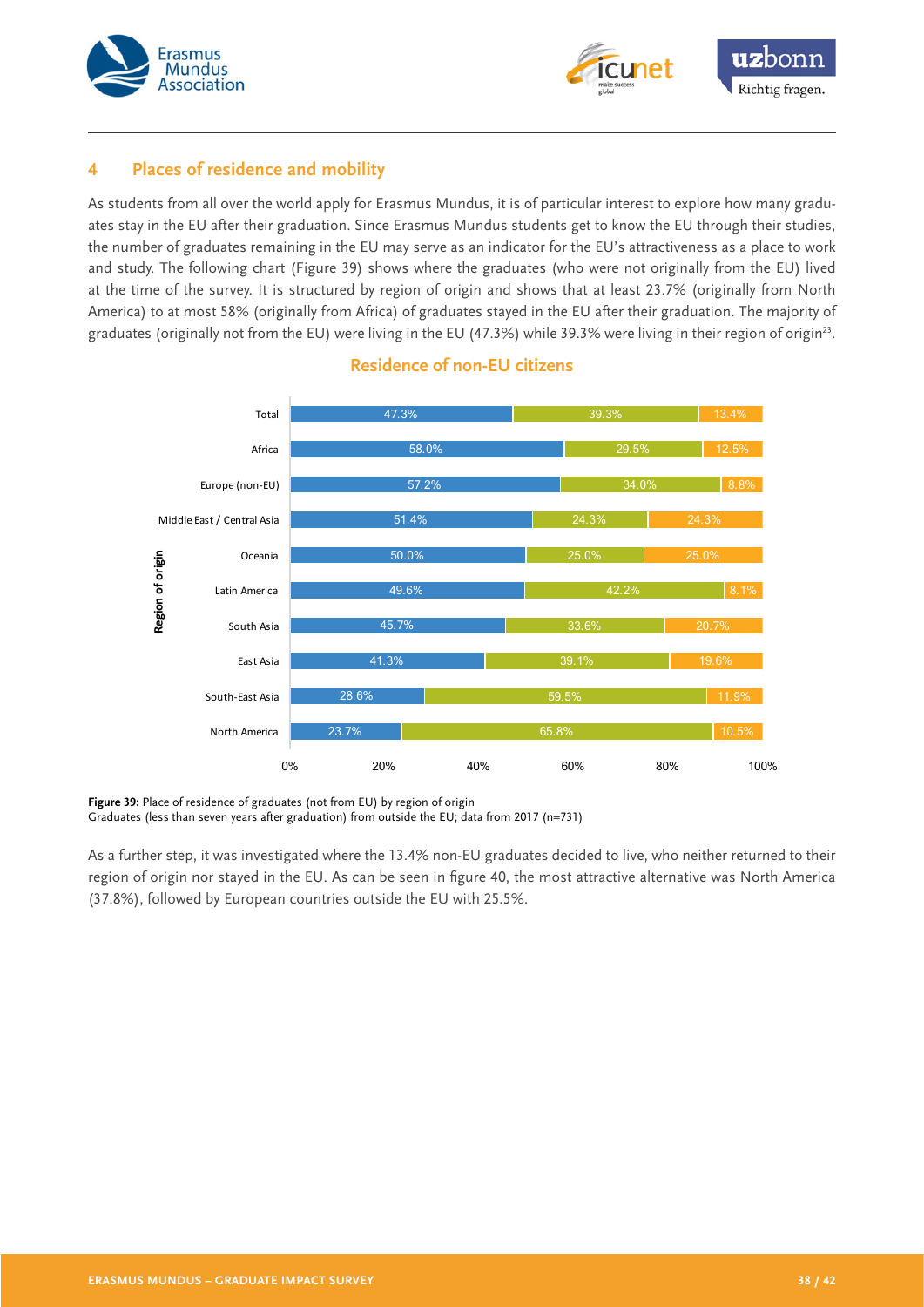



## **Where else do the non-EU graduates live if not in the EU or their home region?**



#### **Figure 40:** Place of residence of non-EU graduates (outside EU and home region) Graduates (less than seven years after graduation) from outside the EU; data from 2017 (n=98)

When asked for the reasons for choosing their place of residence, the following picture emerges (Figure 41): Graduates living outside the EU tended to name reasons regarding family and attachment to home as main motives, while graduates living inside the EU mainly named job-related reasons.

In more detail, the graduates living in the EU stated the "better job/career opportunities" (72.3%), "the work and living environment" (53.8%) and "financial, social and political stability" (35.5%) as the three major reasons for living in the EU. In contrast, graduates living outside the EU named "family issues/private life" (48.8%) as the primary reason, however the factors "better job/career opportunities" (36.1%) and attachment to their home ("It is my home, I grew up there"; 35.3%) were also frequently mentioned.



## **What are the reasons for your choice of place of residence?**

Figure 41: Reasons for choice of place of residence

Graduates (less than seven years after graduation) from outside the EU; up to three answers, data from 2017 (n=731)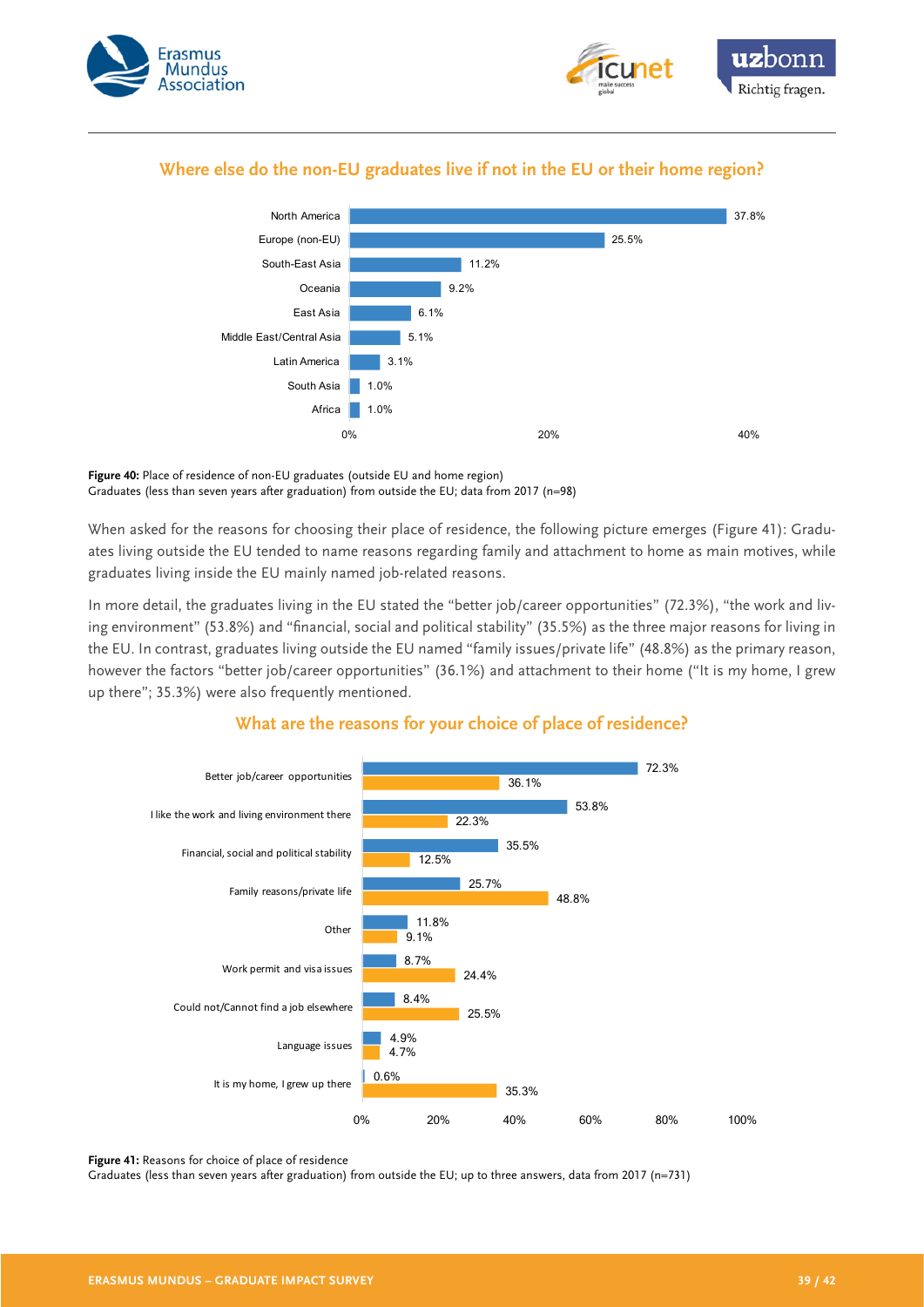



To differentiate this topic further, the place of residence (living inside or outside EU) was analysed by field of study (Figure 42). The ratios of living inside or outside the EU significantly differ between the different fields of study  $(\chi^2 = 20.7; p = 0.001; df = 5; N = 730)$ . While 56.2% of the graduates in Science, Mathematics, Computing and 56% of Agriculture and Veterinary Master's programmes stayed in the EU after graduation, the majority (53% - 73.9%) of the graduates in the remaining Master's programmes lived outside the EU.



## **Into which field does/did your EMJMD/EMMC fall?**

**Figure 42:** Place of residence (inside/outside EU) by field of study Graduates (less than seven years after graduation) from outside the EU; data from 2017 (n=730)

In summary, the reported numbers show that the EU remains an attractive place to work, study and live in for graduates from outside the EU. The graduates that returned to their home regions, did so mostly because of their attachment to home (family or other personal reasons).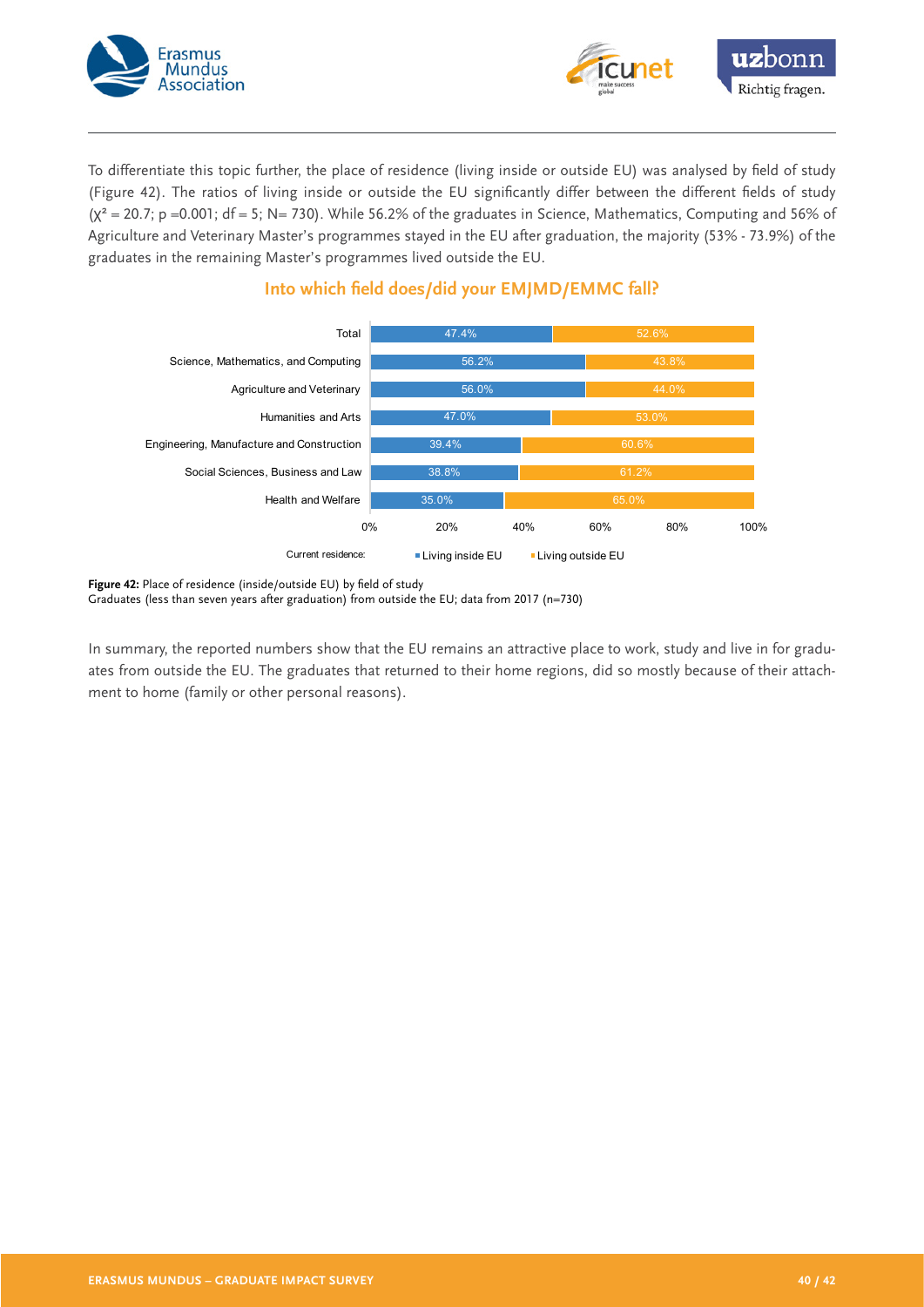



#### **V OUTLOOK**

This year's findings corroborate the main statements of last year's report:

- The level of satisfaction among Erasmus Mundus students and graduates remains high.
- The impact of the programme on its participants is strong, especially on intercultural competencies.
- Students are, so far, adequately prepared for their endeavours on the labour market. Areas to improve this preparation even more were identified.
- The awareness of Erasmus Mundus in the home countries of the participants is generally moderate and in certain regions of the world particularly low, while the reputation of the programme, on the other hand, is continuously increasing.
- The EU remains an attractive place to work, study and live in for the participants after their graduation.

Despite the overall positive findings of the survey regarding satisfaction of graduates and students, impact on career and competencies and attitude towards Europe, certain areas were identified that can be further improved and developed. The following recommendations especially focus on increasing the employability and skill development of graduates and the visibility of the programme across the world.

Overall, the impact of Erasmus Mundus on graduates' career was evaluated positively. As a major challenge, every second graduate that had been unsuccessful in his or her search for a job stated this had been - at least partly - due to visa or work permit issues. Potentially, (more) organised assistance – for example through the alumni associations - can help to improve this issue. Another major challenge appears to be the limited connections of the academic programme to the non-academic work environment. While participants do gain sufficient technical skills and competencies, they seem to have too little opportunities to transfer them in form of practical work experience (e.g., graduates point towards a lack of career mentoring during the programme or name too little practical experience as a reason why their job search was unsuccessful). Even though the mentioned problems are certainly commonplace issues on a tight labour market and cannot be entirely solved, an extended offer of (mandatory) internships and networking opportunities with enterprises and potential employers may well improve the chances of Erasmus Mundus graduates on the labour market. Internships will allow the students to gain practical, on-the-job experiences while at the same time establishing ties to future employers and thereby expanding their professional network.

Graduates further identified certain skills as being required to a greater extent than Erasmus Mundus had contributed to (e.g., the "ability to coordinate activities" or the "ability to perform well under pressure"). These can probably only be adequately developed through a greater volume of practical experience which the programme itself may not be able to offer (apart from the suggested internships). However, some deficits can possibly be addressed: Management and negotiation seminars might be one way to counter the deficits that were observed regarding, for instance, the "ability to negotiate effectively", the "ability to lead a team" or the "ability to work productively in a team".

With regards to the worldwide visibility of Erasmus Mundus, the participants evaluated the awareness of their respective home countries as moderate. It did, however, improve compared to the level of awareness that was assessed in 2016. Hence, any efforts that have been undertaken to improve the awareness of the programme recently, should be considered successful. Keeping in mind that there is still room for improvement, further promotion of Erasmus Mundus is still advised, especially considering the high and increasing reputation of the programme which should facilitate any efforts in this area.